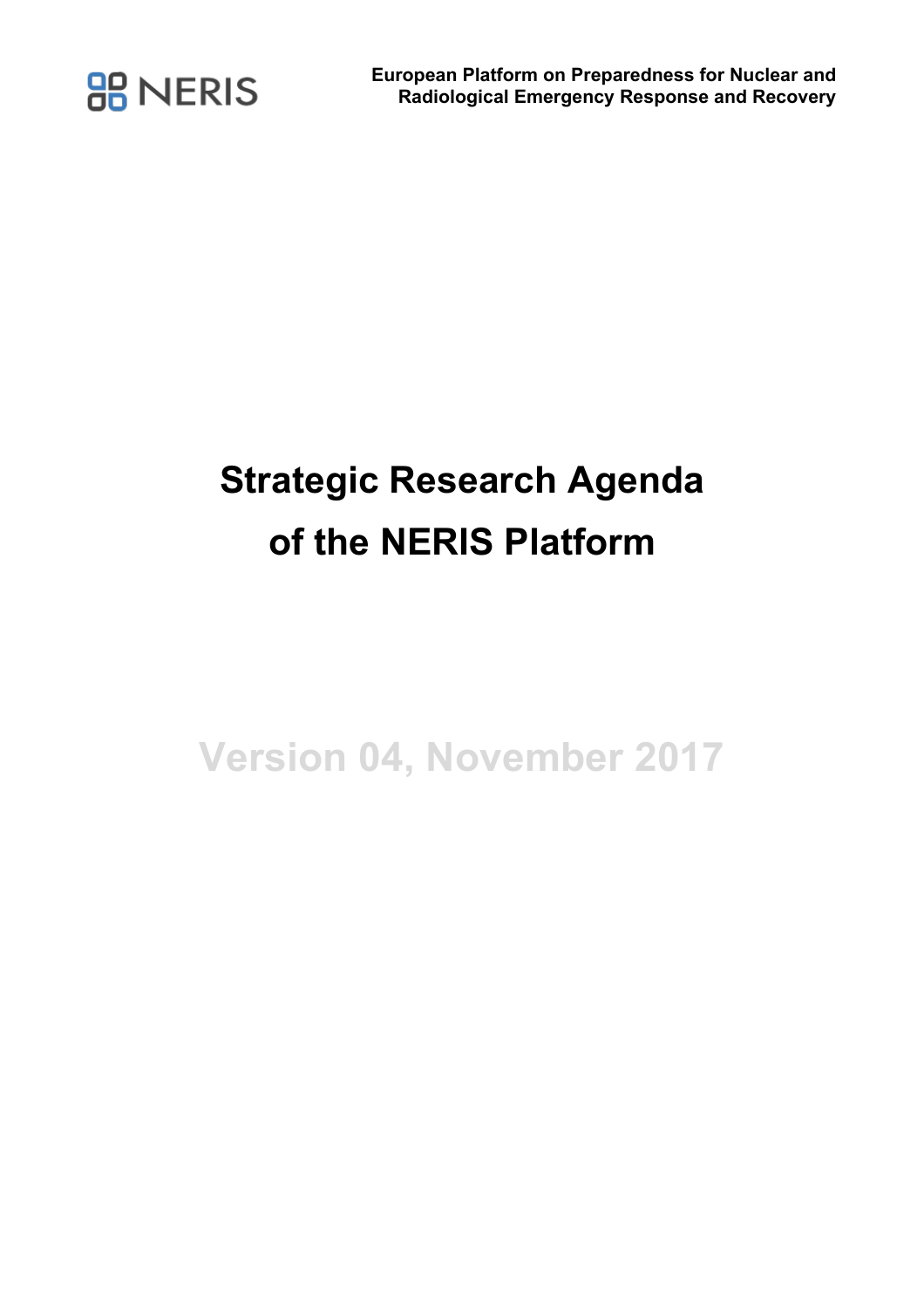## **BB** NERIS

### **TABLE OF CONTENTS**

| 3.<br>3.1.<br>3.2. | FRAMEWORK OF THE STRATEGIC RESEARCH AGENDA (SRA)  4    |  |
|--------------------|--------------------------------------------------------|--|
|                    | 4. KEY TOPICS OF THE STRATEGIC RESEARCH AGENDA (SRA) 8 |  |
| 5.<br>5.1.         |                                                        |  |
| 5.2.               |                                                        |  |
|                    |                                                        |  |
|                    |                                                        |  |
|                    |                                                        |  |
|                    |                                                        |  |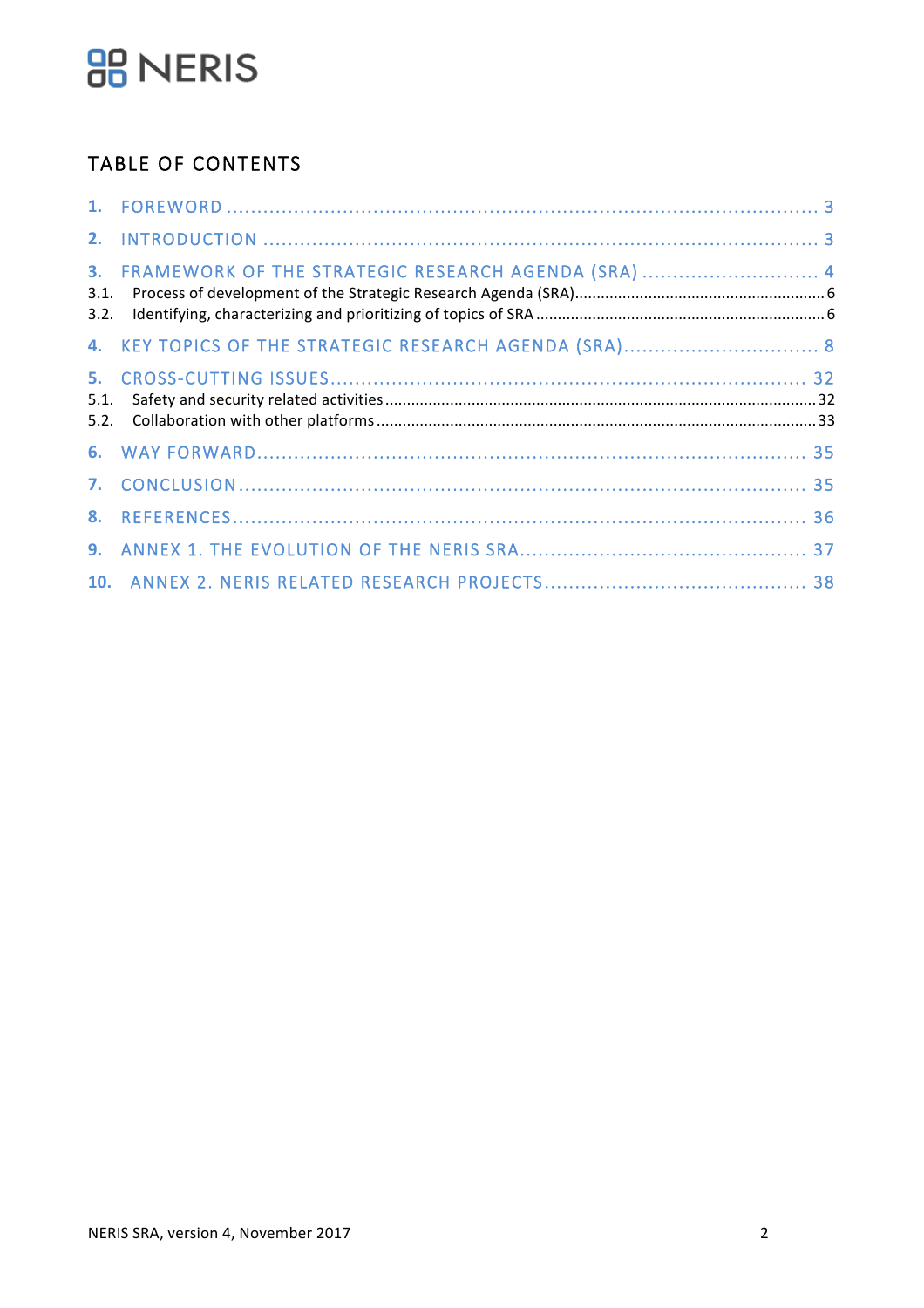### **1. FOREWORD**

The NERIS Platform (The European Platform on Preparedness for Nuclear and Radiological Emergency Response and Recovery) was established in June 2010 in Helsinki. The vision of the Platform was published in 2011 (http://www.eu-neris.net/).The Platform was established to be a forum where joint European arrangements for nuclear and radiological emergencies can be developed and improved in the future. The Platform addresses all notable trends, arrangements and capabilities in the area of response to and recovery from nuclear and radiological emergencies.

Since August 2012, the NERIS Platform is registered as a legal association under the French Law of the 1st of July 1901. Today, the NERIS association comprises 49 organisations, with 21 supporting organisations and is driven by a management board of 10 organisations. The participating organisations represent stakeholders with a wide range of backgrounds, e.g. authorities, emergency centres, research organisations and the academic community.

The main objectives of the NERIS Platform are to improve the effectiveness of current European, national and local approaches for preparedness concerning nuclear or radiological emergency response and recovery, promote more coherent approaches in Europe through the establishment of networking activities, maintain and improve know-how and technical expertise among all interested stakeholders in Europe by developing a supranational training programme, and to identify needs for further research and development and address new and emerging challenges.

The Platform intends to enhance confidence in the solutions, reduce overlapping work, produce savings in total costs of research and implementation, and make better use of existing competences and research infrastructures in Europe.

The NERIS Strategic Research Agenda (SRA) provides the basis for priorities regarding R&D (research & development), in particular the Key Topics to be dealt with in order to achieve the Vision. This document therefore communicates the future research & development needs, but will also be an instrument for creating synergies, co-operation and coordination internally between the NERIS participants and externally with activities taking place within the European Joint Programming for Radiation Protection Research and within other international forums.

### **2. INTRODUCTION**

A total of 183 nuclear power reactors are operational in Western, Central and Eastern Europe today [1]. In addition to this, many other nuclear facilities, such as research reactors are located in Europe and radioactive transports are organized on a regular basis. Being aware that every man-made facility, equipment or activity is always at risk for malfunction or an accident, it is more than likely that bigger or smaller nuclear incidents and accidents will happen also in the future. Significant efforts are achieved for the safety of nuclear installations in Europe, but when the risk comes true it will have multidimensional consequences in the society. The accident at the nuclear plant Fukushima Daïchi has reinforced the concern of all stakeholders on this issue and calls for improving the safety as well as the preparedness for managing short and long term consequences of nuclear events. In addition, it demonstrated that accidents at large distances from Europe, 448 nuclear power reactors are operational worldwide [1], call also for response within Europe to protect European Citizens in the affected regions, to provide assistance to the affected countries and to monitor economic activities such as the import of contaminated goods.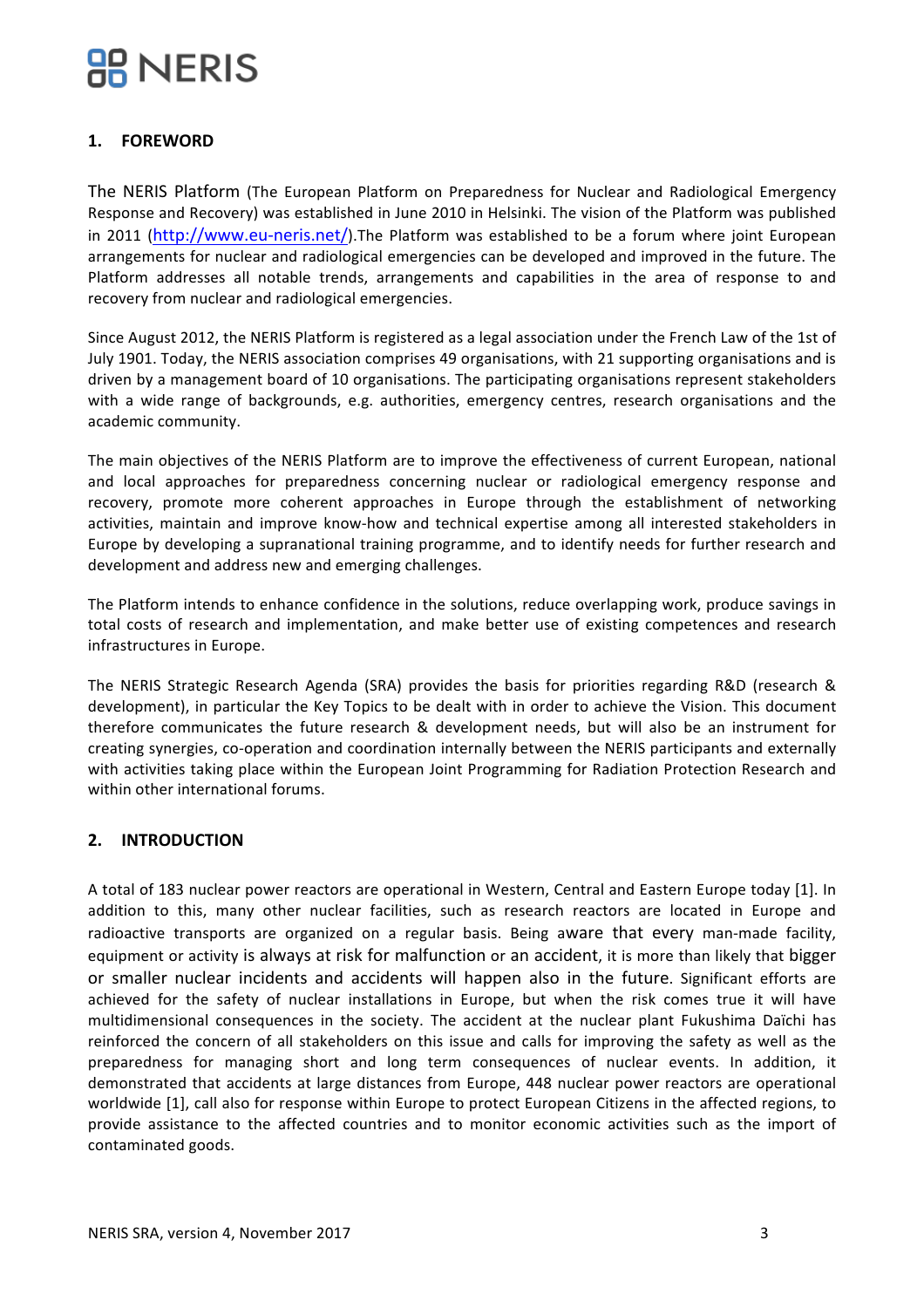## **BE NERIS**

Apart from nuclear facilities, there are thousands of smaller installations using radioactive sources and materials. Of course incidents and accidents in connection with them would have more limited radiological consequences compared with big nuclear facilities. However, sources could possibly be stolen or bought by persons with malicious intent, and applied in devices purposely designed to harm people and create anxiety and disruption, which links safety with security.

Nuclear and radiological safety and security have common goals and in the past 25 years, major progress has been made at the International, European, national and regional levels in the management of response to and recovery from nuclear and radiological emergencies. Notwithstanding the provisions now in place in most European countries and internationally, complacency would be misplaced and continuing vigilance remains important. Improvements, of a technical, organisational or political nature supported by important R&D efforts are still needed in emergency management. In addition, general technological evolutions such as the increasing computer power, the growth of social networks, big data and the availability of low cost radiation monitoring capabilities bring challenges for emergency management, not existing a decade ago.

The accident at the Fukushima 1 nuclear power plant in Japan in March 2011 proved that an event regarded as almost impossible was possible and a very small risk became reality. Fukushima accident also demonstrated that consequence assessments and actions were needed also in Europe although the accident itself happened far away from Europe. In connection of remote accidents European authorities and decision makers have to react to protect their own citizens staying close to the accident site. The more coherent the decisions are in different European countries the more confidence they arouse among the public. 

Europe is a heterogeneous array of independent and sovereign countries having different cultural and political background and polity. The countries also have different threats as far as nuclear or radiological emergencies are concerned depending on their geographical location and distance from major nuclear installations. Therefore attempts to implement Europe-wide arrangements, in operational way, in the use of compatible systems and tools in radiation monitoring, decision making, and in communication between different actors is very complex. Interactions with scientific, technologic, economic and social areas and involvement of competent authorities at national and European levels are necessary. Thus, a full set of competencies is needed to address the challenges of conducting necessary actions in a nuclear or radiological emergency and recovery at local, national, regional and European levels.

R&D in the field of nuclear emergency preparedness, response and recovery including different disciplines is in the above mentioned context of utmost importance to further improve the operational management of nuclear and radiological threats.

### **3. FRAMEWORK OF THE STRATEGIC RESEARCH AGENDA (SRA)**

An integral part of the mission of NERIS is to identify gaps and needs for further research and developments and addressing new and emerging challenges in the field of preparedness for nuclear or radiological emergency response and recovery. The Strategic Research Agenda (SRA) of NERIS, coordinated by the NERIS R&D Committee, identifies the research areas and topics important for improving the nuclear and radiological emergency management in the preparedness, response and recovery phase of an accident. An overview of the different phases considered and related terminology used within the SRA is given in Figure 1.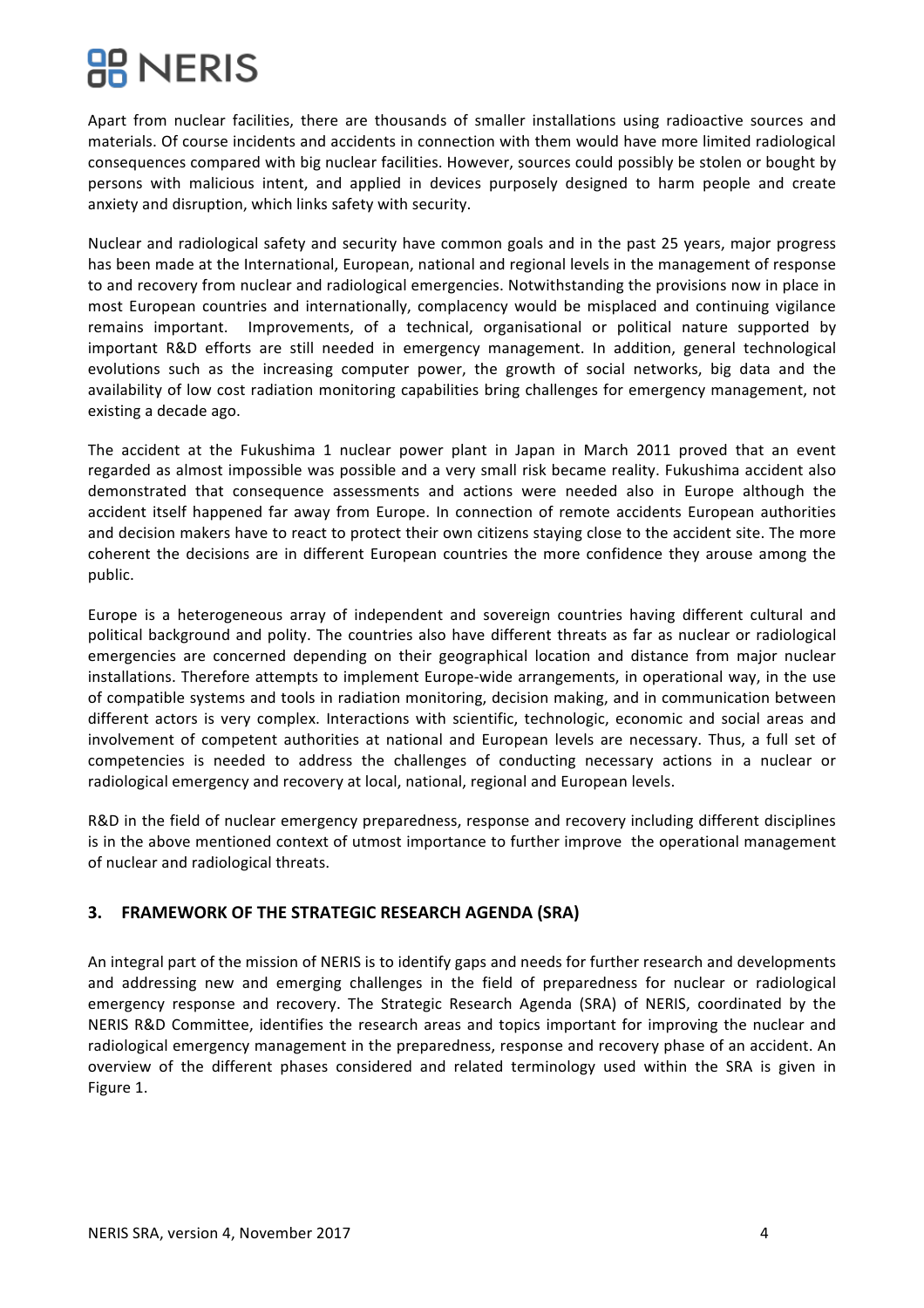## **RR NERIS**

|                                                                                                 |                                                    | Response phase                             |                                                                | Recovery phase                                   |
|-------------------------------------------------------------------------------------------------|----------------------------------------------------|--------------------------------------------|----------------------------------------------------------------|--------------------------------------------------|
|                                                                                                 |                                                    | Early phase                                | Intermediate<br>phase                                          | Late phase                                       |
| Preparedness<br>(Nuclear and Radiological Emergency<br>Planning)<br>(Stakeholder participation) | Pre-<br>release<br>phase<br><b>Threat</b><br>phase | Release<br>phase                           | Lifting of early<br>countermeasures<br>Implementing later      |                                                  |
| (Education & training, including<br>exercises)<br>(R&D)                                         |                                                    | Implementation of early<br>countermeasures | phase<br>countermeasures<br>Preparing long<br>term remediation | Long term rehabilitation of<br>living conditions |
|                                                                                                 |                                                    | <b>Emergency exposure situation</b>        |                                                                | <b>Existing exposure situation</b>               |
|                                                                                                 | hours to<br>days                                   | hours to<br>weeks                          | days to months                                                 | weeks to years                                   |

Figure 1. The different phases and terminology used in emergency management and recovery. It has to be noted that different phases can take place in different locations at the same time, and some phases can be missing depending on the nuclear or radiological event.

The NERIS SRA has a clear focus on **off-site** emergency preparedness, response and recovery, however not excluding links with on-site emergency preparedness and response. Emergency management has many different perspectives, but as a radiation protection platform, the NERIS SRA focuses on the radiation related aspects of nuclear and radiological emergency management, but including non-radiological factors such as socio-economical and ethical aspects and not excluding links with other perspectives.

The following threats were identified. These are in general considered as potential nuclear and radiological events for which emergency preparedness, response and recovery is required:

- Incidents and accidents (including criticality accidents) in Nuclear Installations (Power generation, research reactors, etc.), radioactive waste repositories;
- $\blacktriangleright$  Transport accidents of radioactive material;
- **Lost sources;**
- $\blacktriangleright$  Terroristic threats involving radioactive material/ionizing radiation;
- $\blacktriangleright$  Military installations and operations (including submarines);
- $\blacktriangleright$  Satellite return with radioactive source;
- $\blacktriangleright$  Other events involving the non-controlled exposure or spread of radioactivity (Hospitals, Medical & Industrial Isotope Production Facilities, Space Weather, etc.)

Decision support systems, such as ARGOS and JRodos have been developed over the past decades and are regularly updated with new tools, developments and demands from end-users. They focus on simulation models for all phases of an emergency, impact assessment, countermeasure strategies, consequence assessment and application at various levels of decision making (local to national). Stakeholder engagement related to the evaluation of countermeasure strategies is an important aspect for the realisation of management options in the simulation models.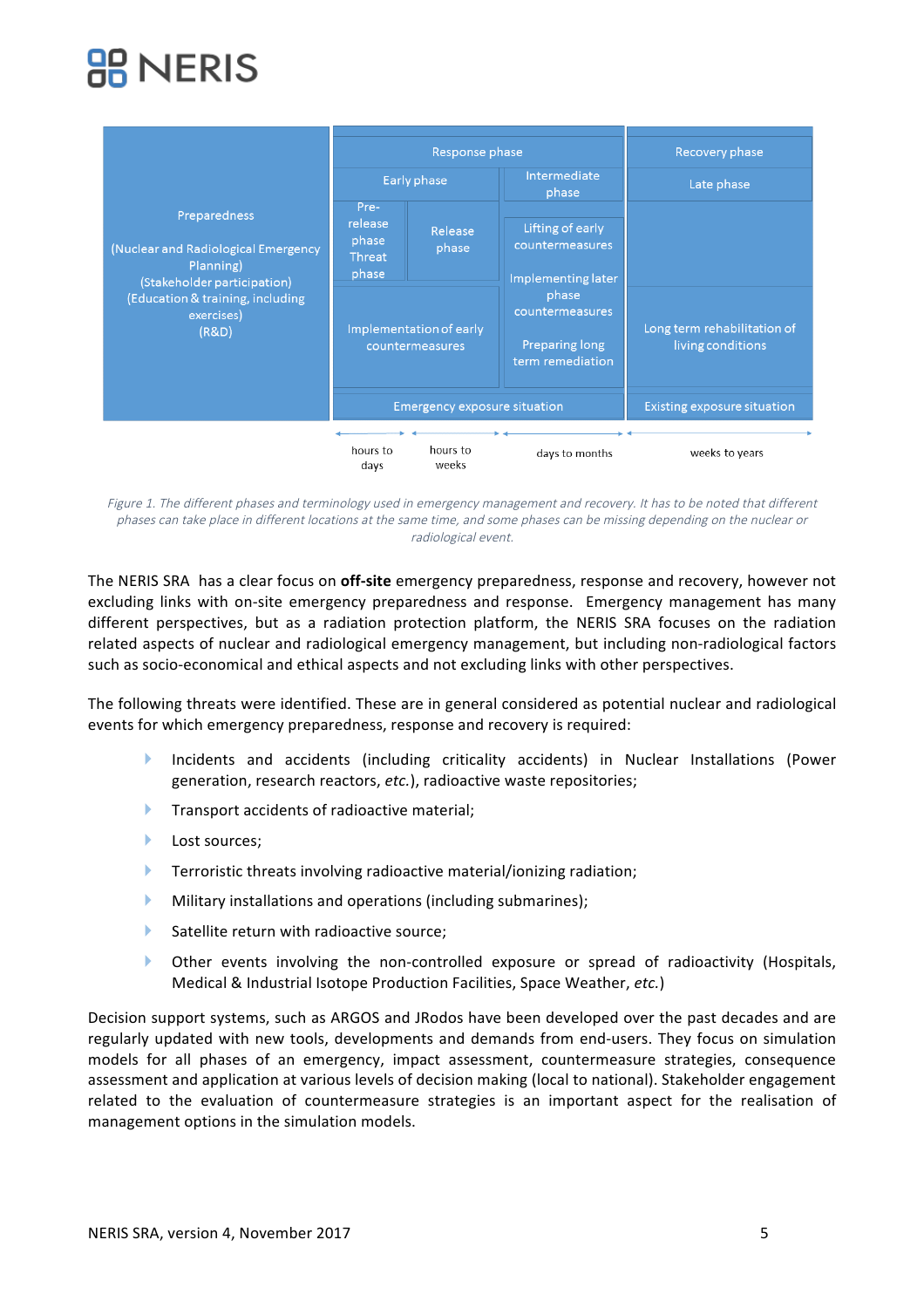### **3.1.** Process of development of the Strategic Research Agenda (SRA)

A short history of the NERIS SRA development is given in Annex 1. The current version of the NERIS SRA is based on:

- **Discussions within the NERIS R&D Committee meetings. The actual composition of the NERIS** R&D Committee can be found on the NERIS website ( http://www.eu-neris.net/ );
- Results and insights gained by past and running European projects  $[4]$  [5];
- Identified operational challenges: e.g. linked to the European Basic Safety Standards and international recommendations such as the ICRP. Operational and general challenges are also addressed in the NERIS working groups.
- $\blacktriangleright$  Discussion and outcome of the NERIS working groups. Currently, the following NERIS working groups are defined (see http://www.eu-neris.net/):
	- Working Group N°1 on the practical implementation of the ICRP recommendations on emergency and rehabilitation;
	- Working Group N°2 on processes and tools for emergency and rehabilitation preparedness at community level;
	- Working Group N°3 on contaminated goods;
	- Working Group N°4 on Information, Participation and Communication;
- $\blacktriangleright$  Findings from work presented at the NERIS Workshops, especially the 2015 Milano Workshop and the 2017 Lisbon Workshop [6] [7];
- **If The Findings from work presented and meetings during the 2016 Radiation Protection Week in** Oxford.

The current update of the NERIS SRA is largely done in context of the 'CONCERT-European Joint Programme for the Integration of Radiation Protection Research' under Horizon 2020 (http://www.concerth2020.eu/ )

### **3.2.** Identifying, characterizing and prioritizing of topics of SRA

Topics included in this version of the SRA are largely based on the previous version (SRA version 2 of April 2014) but with an important change in how they are structured. The current structure starts from the definition of areas which are identified as equally important for further development in view of the overall goals defined in the previous sections. In this way 3 key areas are defined with in total 10 key topics. An overview is given below, a detailed discussion of the key topics is found in the next section.

### **Research area 1. Challenges in radiological impact assessment during all phases of nuclear and radiological events**

Within this area all research challenges are grouped to improve the radiological impact assessment in all phases of a nuclear or radiological event. It includes improvements in modeling, monitoring and the combination of both (data assimilation for e.g. source term estimation) for human dose and environmental impact assessment. This includes research related to real-time impact assessments during the response phase, dose reconstruction in a later phase, Uncertainty quantification of the impact assessment and visualization is an integral part of it.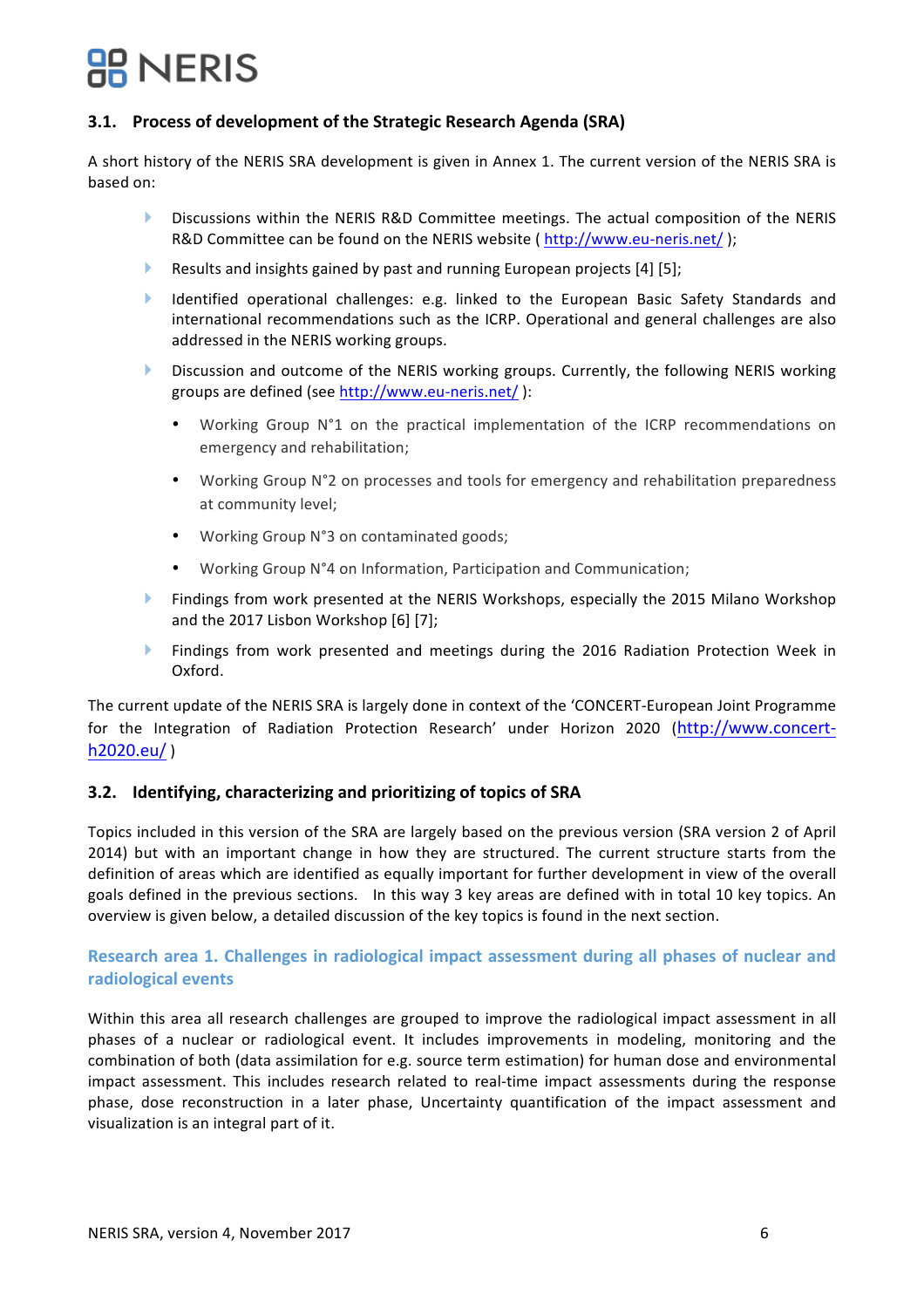### **Research area 2. Challenges in countermeasures and countermeasure strategies in emergency & recovery, decision support & disaster informatics**

This research area covers all challenges related to decisions on and implementation of protective actions during an emergency. It comprises countermeasures and countermeasure strategies including lifting of countermeasures and transition from emergency to existing exposure situation, formal decision support, including multi criteria analyses and disaster informatics, the study of the use of information technology in the preparation, mitigation, response and recovery phase of a nuclear or radiological disaster.

### **Research area 3. Challenges in setting-up a trans-disciplinary and inclusive framework for** preparedness for emergency response and recovery

The third research area focuses on the overall emergency response and recovery framework, including reference levels, stakeholder engagement, the involvement of the public, communication research and non-radiological perspectives such as health, ethical and societal aspects. Within this area also multidisciplinary research to cope with incomplete information, typical for emergency situations, and improve decisions under high uncertainty is integrated.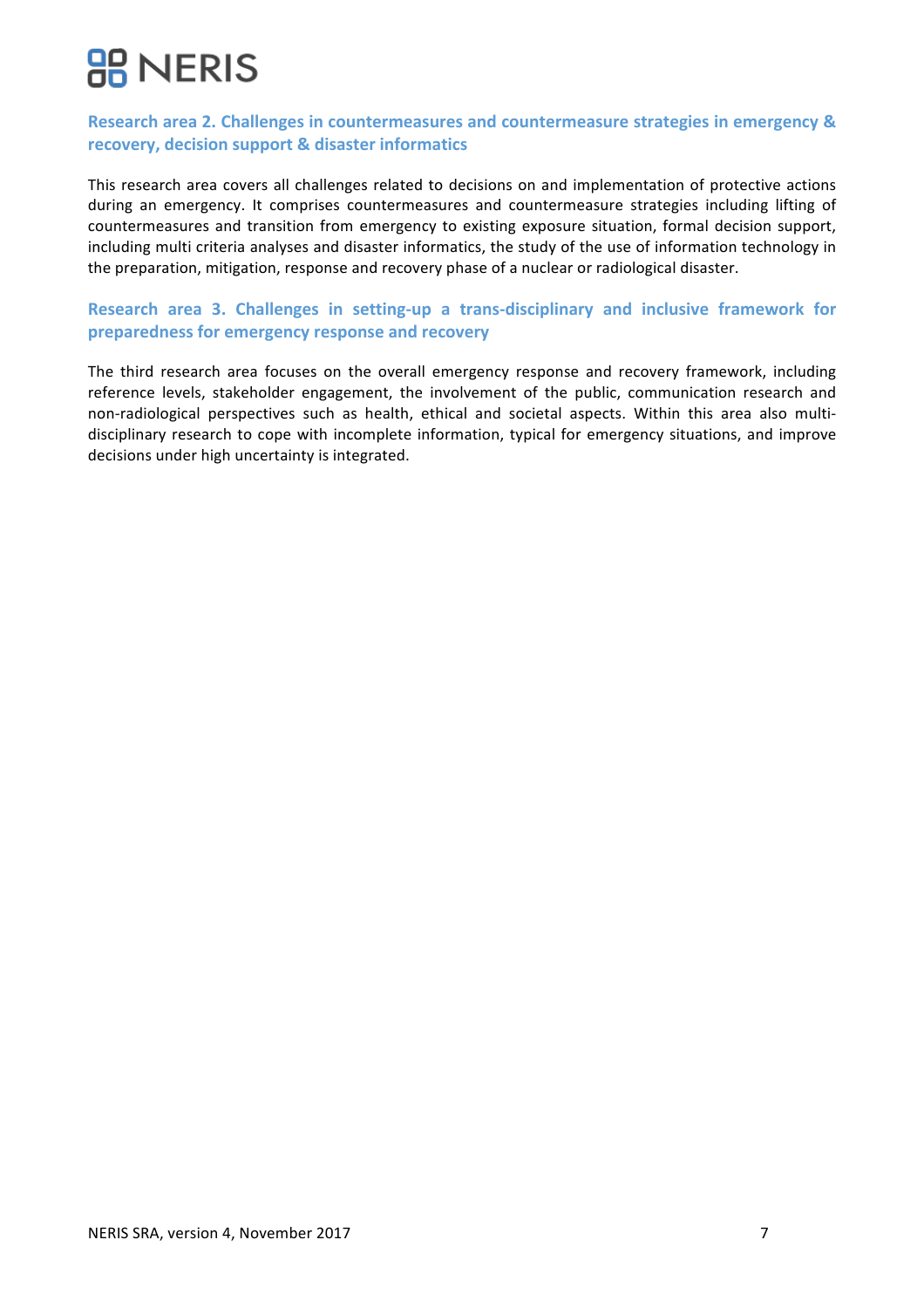## **BB** NERIS

### **4. KEY TOPICS OF THE STRATEGIC RESEARCH AGENDA (SRA)**

Research area 1. Challenges in radiological impact assessment during all phases of nuclear and **radiological events** 

The following key topics and subtopics are defined:

| <b>Area 1. Key topics</b>        | <b>Sub-topics</b>                                                       |
|----------------------------------|-------------------------------------------------------------------------|
| Key topic 1. Improved modelling  | dispersion<br>modelling<br>Atmospheric<br>transport<br>and<br>(ATM/ADM) |
|                                  | Hydrological transport modelling                                        |
|                                  | Dose modelling                                                          |
|                                  | Environmental modelling                                                 |
| Key topic 2. Improved monitoring | Monitoring techniques and strategy                                      |
|                                  | Data collection & sharing                                               |
|                                  | Optimisation                                                            |
| Key topic 3. Data assimilation   | Improved source term estimation                                         |
|                                  | Improved impact assessment                                              |
|                                  | Big Data, Data fusion                                                   |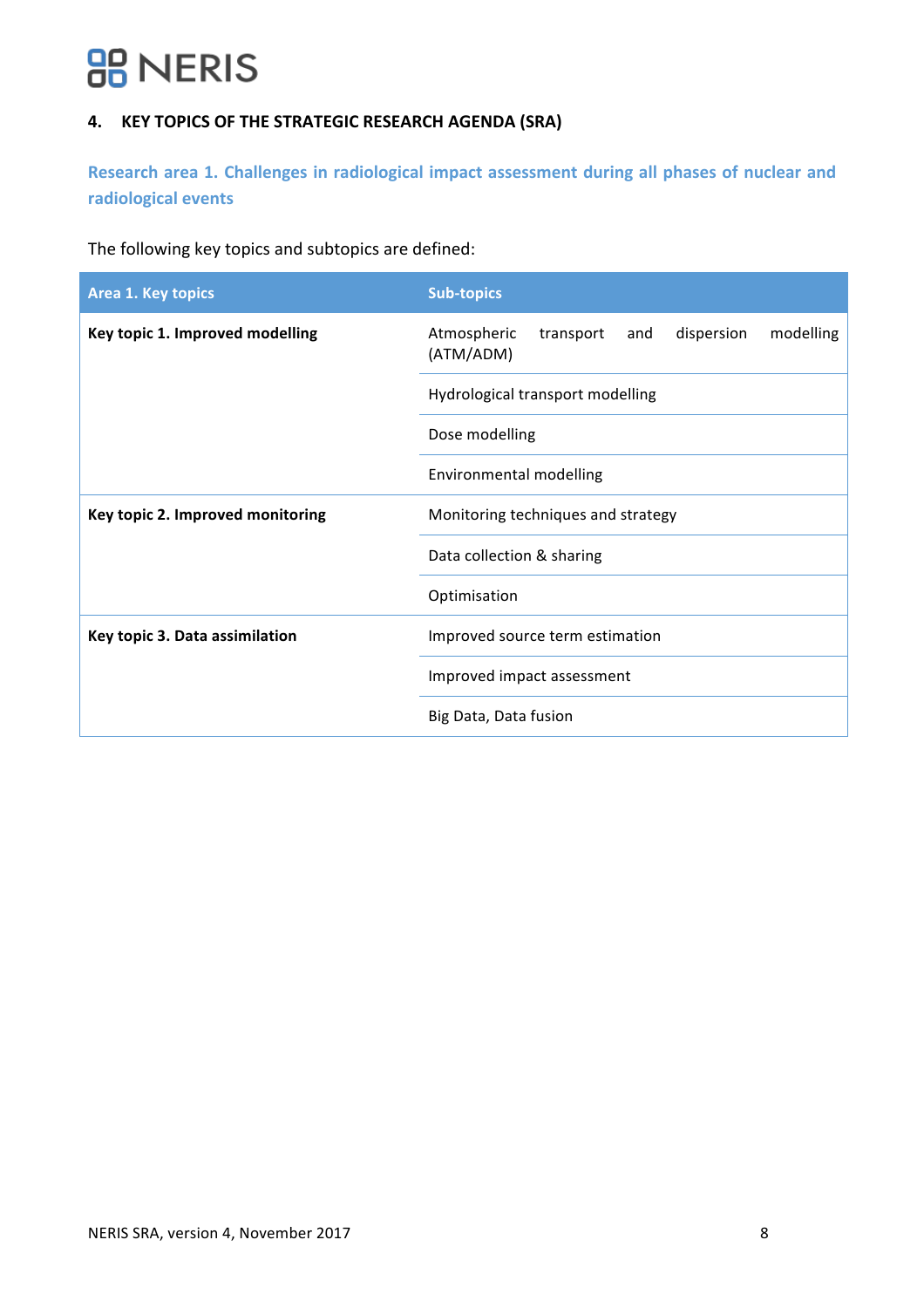

### **Key topic 1. Improved modelling**

Objective: To make more reliable and accurate forecasts on dispersion of radioactive materials in different media, human radiation doses and effects on the environment

**Expected results:** Models and Decision Support Systems (DSSs) with extended capabilities.

| Sub-topic                                                             | Description and current research challenges within this (sub)topic                                                                                                                                                                                                                                                                                                                                                                                                                                                                                                                                                                                                                                                                                                                                                                                                                                                                                                                                                                                                                                                                                                                                                                                                                                                                                                                                  | <b>Relation with recent &amp;</b><br>running projects and other<br>SRA's |
|-----------------------------------------------------------------------|-----------------------------------------------------------------------------------------------------------------------------------------------------------------------------------------------------------------------------------------------------------------------------------------------------------------------------------------------------------------------------------------------------------------------------------------------------------------------------------------------------------------------------------------------------------------------------------------------------------------------------------------------------------------------------------------------------------------------------------------------------------------------------------------------------------------------------------------------------------------------------------------------------------------------------------------------------------------------------------------------------------------------------------------------------------------------------------------------------------------------------------------------------------------------------------------------------------------------------------------------------------------------------------------------------------------------------------------------------------------------------------------------------|--------------------------------------------------------------------------|
| <b>Atmospheric transport</b><br>and dispersion modelling<br>(ATM/ADM) | ATM/ADM at different scales and complexity is the basis for the impact assessment of releases<br>to the atmosphere as well in the planning phase (preparedness), the response phase and for<br>dose reconstruction. It includes forward (prognostic) modelling as well as inverse modelling<br>(e.g.; source term reconstruction). Currently following challenges are identified:<br>Modelling approaches for complex settings (urban or confined spaces): development of<br>$\bullet$<br>models for the intentional or accidental releases of radiological or nuclear material in<br>complex environments (E.g.; urban, near range). Combination of complex (e.g.; CFD-<br>Computational Fluid Dynamics) modelling with more simple approaches.<br>Non-conventional emissions: extension of capability of dispersion models in existing DSSs<br>$\bullet$<br>to treat detailed information for particular types of sources (e.g.; explosions, two-phase,<br>aerosol sprays, fires, general short-term releases), and to simulate dispersion of particular<br>substances (aerosol, phase-changing, particles with spectrum of different size, chemical<br>transformations).<br>Fine-tuning modelling parameters and algorithms: Extension of capability of dispersion<br>$\bullet$<br>models in DSSs to treat phenomena that currently are not considered, in particular wet<br>deposition by snow. | PREPARE,<br>HARMONE,<br><b>CONFIDENCE</b>                                |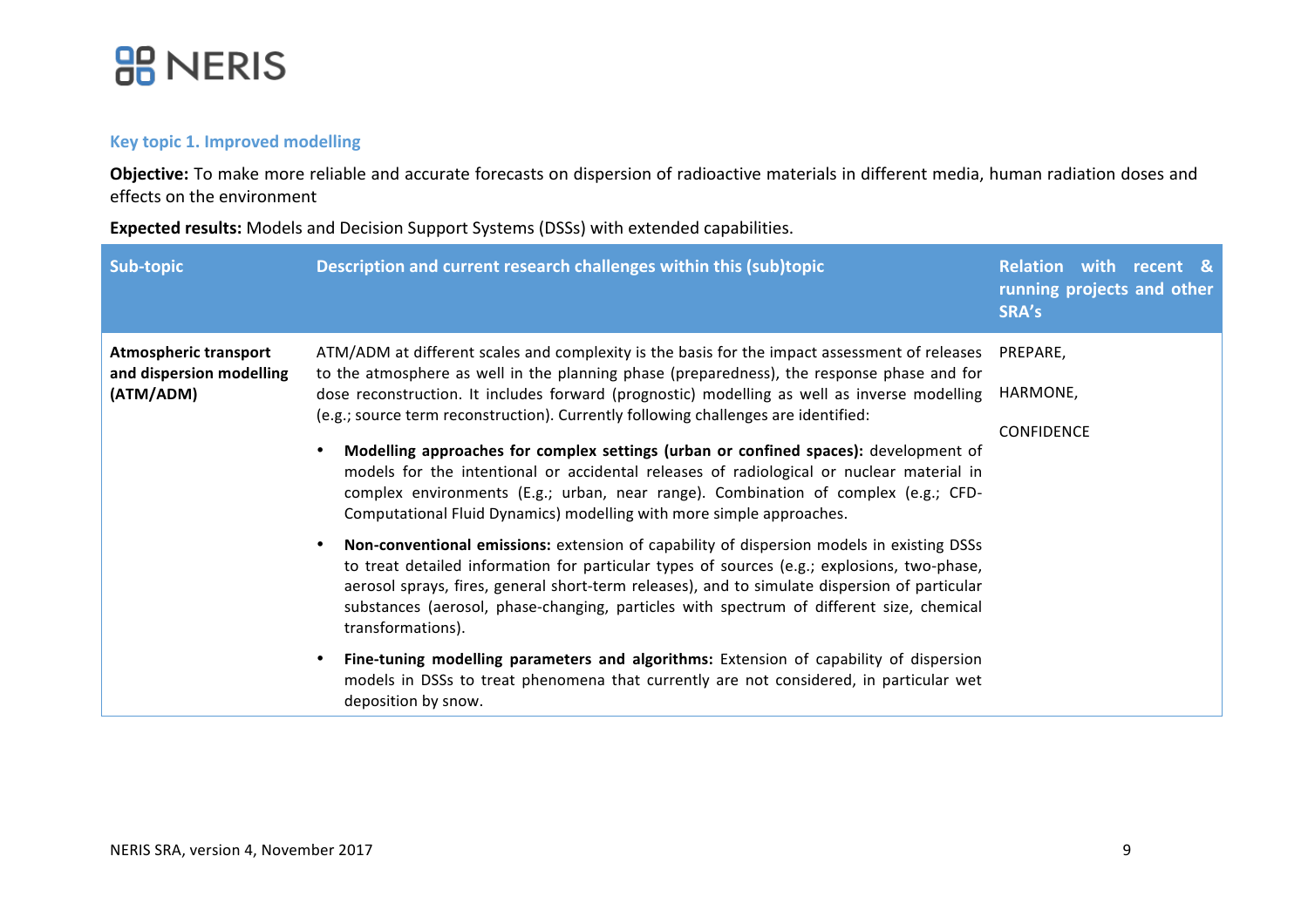| Sub-topic                                  | Description and current research challenges within this (sub)topic<br>SRA's                                                                                                                                                                                                                                                                                                                                                                                                                                                                                                                                                                                                             |  | <b>Relation</b> with<br>running projects and other | recent | - & |
|--------------------------------------------|-----------------------------------------------------------------------------------------------------------------------------------------------------------------------------------------------------------------------------------------------------------------------------------------------------------------------------------------------------------------------------------------------------------------------------------------------------------------------------------------------------------------------------------------------------------------------------------------------------------------------------------------------------------------------------------------|--|----------------------------------------------------|--------|-----|
|                                            | Uncertainty quantification: ensemble calculations, Quantification / assessment of<br>$\bullet$<br>ATM/ADM uncertainties: uncertainties due to input meteorological data, through the use<br>of e.g., meteorological ensemble forecasts (CONFIDENCE project); uncertainties due to<br>other input data (source term, physical properties of dispersed material, etc.); uncertainties<br>due to modelling assumptions / approximations / parameterizations; uncertainties due to<br>natural variability of the atmosphere / assessment of probability density functions / highest<br>or most probable expected values for concentration, exposure, etc.; ensemble dispersion<br>modelling |  |                                                    |        |     |
| <b>Hydrological transport</b><br>modelling | Dispersion modelling in different hydrological systems is the basis for impact assessments of PREPARE<br>liquid releases and atmospheric releases with deposition resulting in aquatic contaminations in<br>the planning phase (preparedness), response phase, for reconstruction and for guiding<br>recovery. Currently following challenges are identified:                                                                                                                                                                                                                                                                                                                           |  |                                                    |        |     |
|                                            | <b>Urban hydrology</b><br>$\bullet$                                                                                                                                                                                                                                                                                                                                                                                                                                                                                                                                                                                                                                                     |  |                                                    |        |     |
|                                            | Contamination of urban fresh water supply: Development and implementation in<br>$\circ$<br>existing DSSs of models to predict the activity concentrations in the urban fresh<br>water supply system due to contamination of freshwater basins from radioactive<br>cloud                                                                                                                                                                                                                                                                                                                                                                                                                 |  |                                                    |        |     |
|                                            | Waste water from urban decontamination: Development and implementation in<br>$\circ$<br>existing DSSs of models to estimate the activity concentration in the waste water<br>due to washout of deposited radionuclides in urban areas                                                                                                                                                                                                                                                                                                                                                                                                                                                   |  |                                                    |        |     |
|                                            | Better representation of wash-off processes linked to actual or prognostic<br>$\circ$<br>information on precipitation events (plus essentially the same for food producing<br>areas).                                                                                                                                                                                                                                                                                                                                                                                                                                                                                                   |  |                                                    |        |     |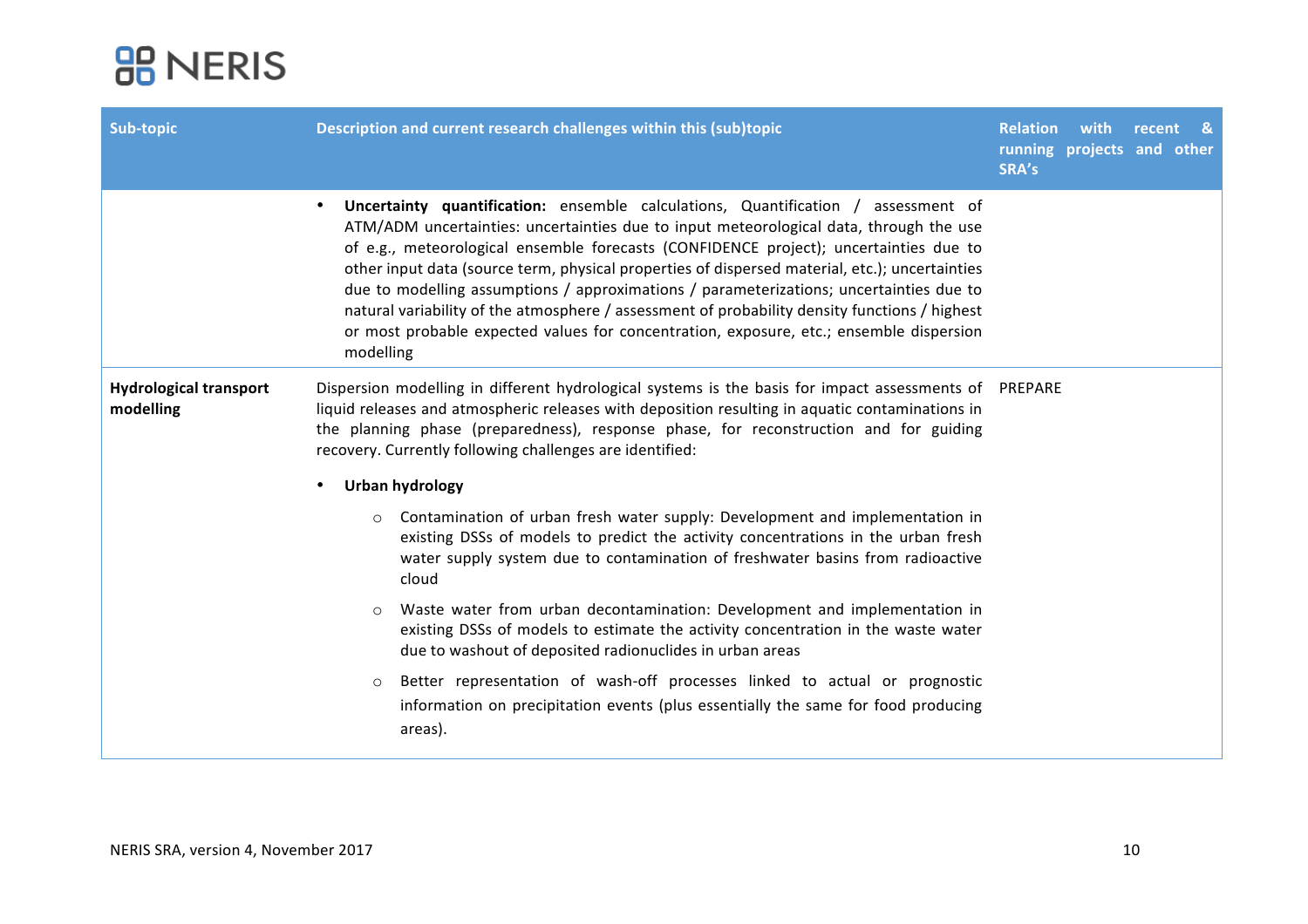| Sub-topic                   | Description and current research challenges within this (sub)topic<br><b>Relation</b><br>SRA's                                                                                                                                                              |                       | recent<br>-84<br>running projects and other |
|-----------------------------|-------------------------------------------------------------------------------------------------------------------------------------------------------------------------------------------------------------------------------------------------------------|-----------------------|---------------------------------------------|
|                             | Models for coastal areas: Development and implementation of relocatable hydrodynamic<br>$\bullet$<br>3D models of coastal circulation for real time predictions of transport of radioactivity in the<br>coastal zone                                        |                       |                                             |
|                             | Coupling with weather forecast models: Coupling with weather forecast models to provide<br>٠<br>forcing for wave models for running in the automatic                                                                                                        |                       |                                             |
|                             | <b>Runoff to sea:</b> Coupling with runoff (land to sea) models for the emergency phase<br>٠<br>calculations in the case when the power installation is located near the coast - combination<br>with deposition maps of fall-out on the land near the coast |                       |                                             |
| Dose modelling              | Dose models aim at estimating the dose to humans (retrospective and/or predictive: e.g.; first<br>year dose) in different environments (urban, forest, ) and conditions (normal living, applying                                                            | <b>HARMONE: ERMIN</b> |                                             |
| certain countermeasures, ). |                                                                                                                                                                                                                                                             | Link EURADOS          |                                             |
|                             | Intercomparison between different models                                                                                                                                                                                                                    |                       |                                             |
|                             | Evaluation of dose models along available data from past accidents                                                                                                                                                                                          |                       |                                             |
|                             | Extending dose modelling to a wider range of radiological events                                                                                                                                                                                            |                       |                                             |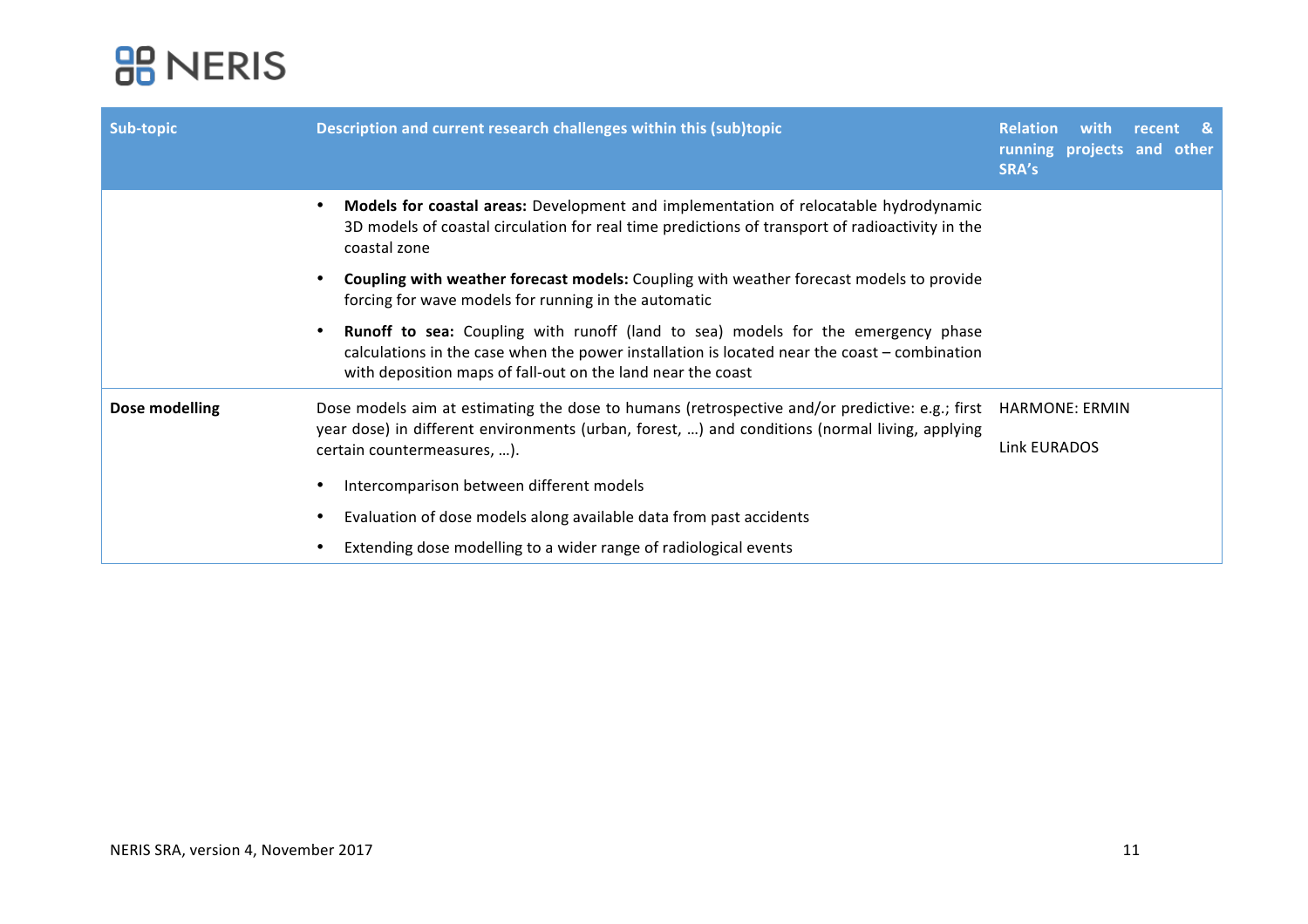| Sub-topic                      | Description and current research challenges within this (sub)topic                                                                                                                                                                                                                           | Relation with recent &<br>running projects and other<br>SRA's |
|--------------------------------|----------------------------------------------------------------------------------------------------------------------------------------------------------------------------------------------------------------------------------------------------------------------------------------------|---------------------------------------------------------------|
| <b>Environmental modelling</b> | Modelling the behaviour and the effect of radioactive substances in the biosphere. It comprises<br>source term and release, transport through the abiotic part of the biosphere, food chains,<br>intake and distribution in humans and the effect of radiation on living organisms. Here are | PREPARE<br><b>TERRITORIES</b>                                 |
|                                | excluded the atmospheric and hydrological dispersion.<br>Currently following challenges are identified:                                                                                                                                                                                      | Link ALLIANCE                                                 |
|                                | Customising of the existing environmental models into the regional circumstances in<br>$\bullet$<br>Europe (close co-operation with the Radioecology Alliance): revision of model parameters<br>as FDMT <sup>1</sup> (partly performed in the HARMONE project)                               |                                                               |
|                                | Local radio-ecological models: Development of local radio-ecological models interlinked<br>$\bullet$<br>with monitoring information and the more global and food chain dose models, integrated<br>in general DSS                                                                             |                                                               |
|                                | Multiple stressors: Models able to tackle multiple stressors in the assessment of<br>$\bullet$<br>countermeasure strategies and in relation to malicious dispersion (CBRNE)                                                                                                                  |                                                               |
| <b>Environmental modelling</b> | Modelling the behaviour and the effect of radioactive substances in the biosphere. It comprises<br>source term and release, transport through the abiotic part of the biosphere, food chains,                                                                                                | PREPARE                                                       |
|                                | intake and distribution in humans and the effect of radiation on living organisms. Here are<br>excluded the atmospheric and hydrological dispersion.                                                                                                                                         | <b>TERRITORIES</b>                                            |
|                                |                                                                                                                                                                                                                                                                                              | Link ALLIANCE                                                 |
|                                | Currently following challenges are identified:                                                                                                                                                                                                                                               |                                                               |
|                                | Customising of the existing environmental models into the regional circumstances in<br>$\bullet$<br>Europe (close co-operation with the Radioecology Alliance): revision of model parameters<br>as FDMT <sup>2</sup> (partly performed in the HARMONE project)                               |                                                               |

<u> 1989 - Johann Stein, fransk politik (d. 1989)</u>

 $1$  FDMT software : Food Chain and Dose Module for Terrestrial Pathways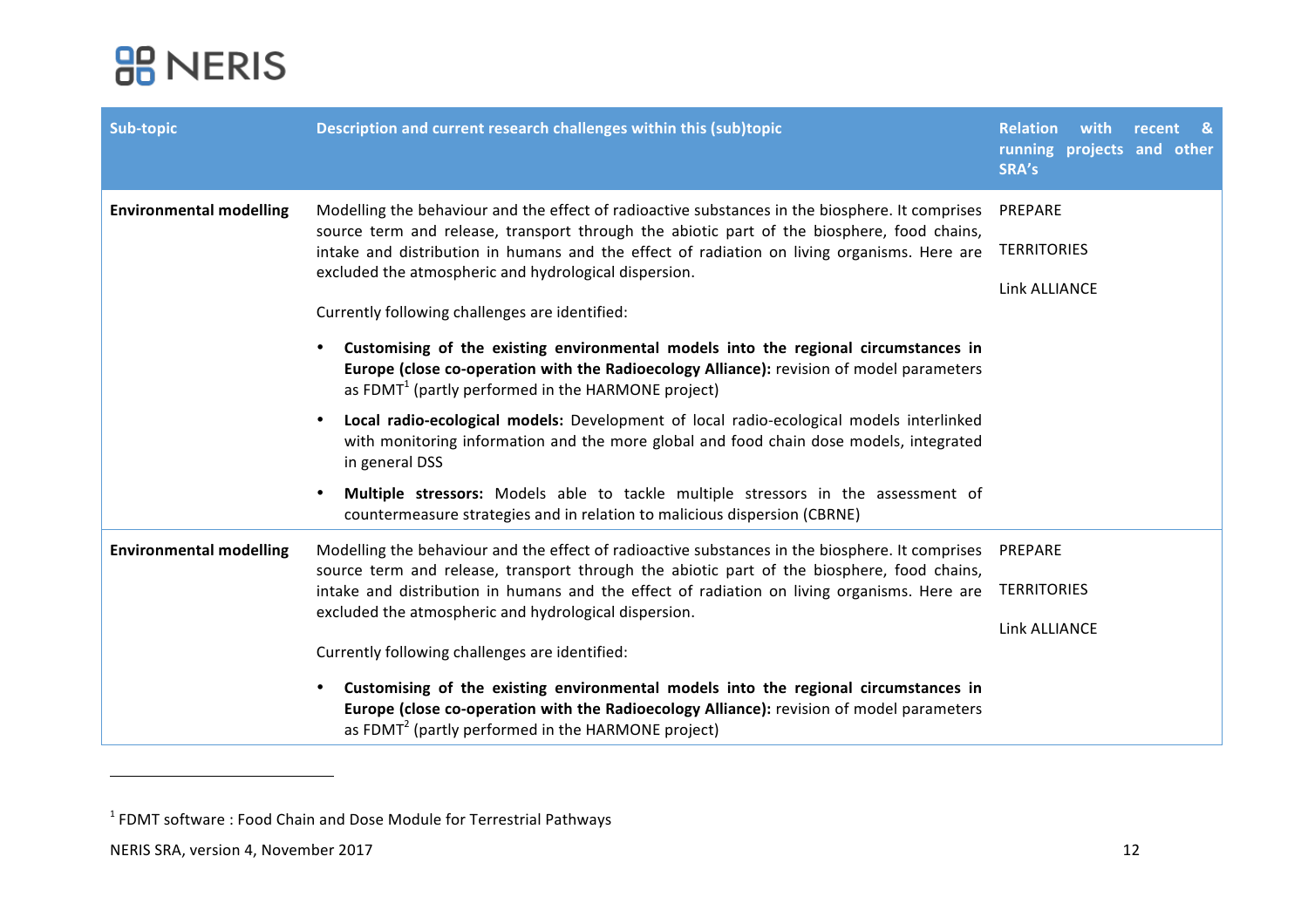

| Sub-topic | Description and current research challenges within this (sub)topic                                                                                                                                               | <b>Relation</b><br>SRA's | with<br>running projects and other | recent & |  |
|-----------|------------------------------------------------------------------------------------------------------------------------------------------------------------------------------------------------------------------|--------------------------|------------------------------------|----------|--|
|           | Local radio-ecological models: Development of local radio-ecological models interlinked<br>$\bullet$<br>with monitoring information and the more global and food chain dose models, integrated<br>in general DSS |                          |                                    |          |  |
|           | Multiple stressors: Models able to tackle multiple stressors in the assessment of<br>$\bullet$<br>countermeasure strategies and in relation to malicious dispersion (CBRNE)                                      |                          |                                    |          |  |

<u> Andreas Andreas Andreas Andreas Andreas Andreas Andreas Andreas Andreas Andreas Andreas Andreas Andreas Andr</u>

 $2$  FDMT software : Food Chain and Dose Module for Terrestrial Pathways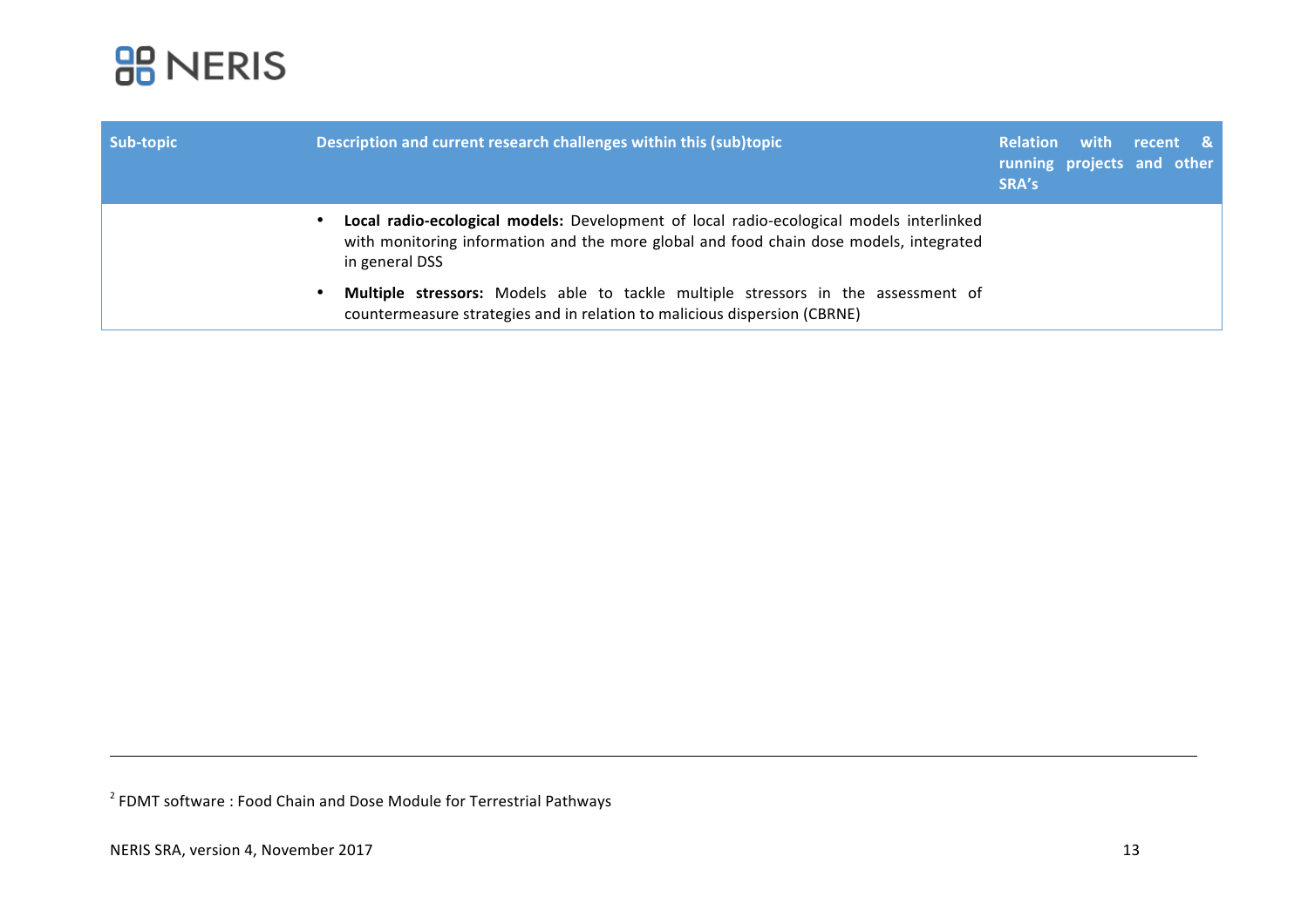

### **Key topic 2. Improved monitoring**

**Objective:** Improve monitoring capabilities and efficiency in emergency and post-emergency/existing situations

### **Expected results:**

- $\blacktriangleright$  Optimized monitoring and monitoring strategies
- $\blacktriangleright$  Improved link between modelling efforts and monitoring efforts

| Sub-topic                                        | Description and current research challenges within this (sub)topic                                                                                                                                                                                                                                                                                                                                                                     | <b>Relation with recent and current</b><br>running projects and other SRA's |
|--------------------------------------------------|----------------------------------------------------------------------------------------------------------------------------------------------------------------------------------------------------------------------------------------------------------------------------------------------------------------------------------------------------------------------------------------------------------------------------------------|-----------------------------------------------------------------------------|
| <b>Monitoring techniques &amp;</b><br>strategies | The further development and integration of techniques and methods for the<br>measurement of radiation and radioactivity, such as drones, small detector devices and<br>smartphone apps, retrospective dosimetry, etc will become very important in the next<br>decades in nuclear and radiological emergencies.                                                                                                                        | Eurados                                                                     |
|                                                  | The further development and integration of existing techniques of key importance, such<br>as whole body, thyroid, lung counting                                                                                                                                                                                                                                                                                                        |                                                                             |
|                                                  | Optimised use of monitoring resources, including mobile units and trans-border issues.<br>Use of new monitoring technologies.                                                                                                                                                                                                                                                                                                          |                                                                             |
|                                                  | Development of processes and tools for integrating the monitoring results from experts<br>and lay people into a common operational picture (monitoring crowdsourcing) Information<br>fusion (radiological and non-radiological)                                                                                                                                                                                                        |                                                                             |
| Data collection                                  | Data collection for model validation: Availability of data are crucial for validating models,<br>such as for example a program for resuming measurements of Chernobyl contaminants on<br>different surfaces (and if possible Fukushima-measurements). Other data from routine<br>releases, small incidents or obtained by controlled experiments (e.g.; RDD's) for model<br>validations. Implementation of new experimental campaigns. | Harmone,                                                                    |
|                                                  | Establish an overview of / guidance on which data should be collected for recovery<br>operations to be considered.                                                                                                                                                                                                                                                                                                                     |                                                                             |
|                                                  | New meteorological data: optimised use of new meteorological instruments (E.g.; Lidar, )<br>with evaluation of application to improve modelling                                                                                                                                                                                                                                                                                        |                                                                             |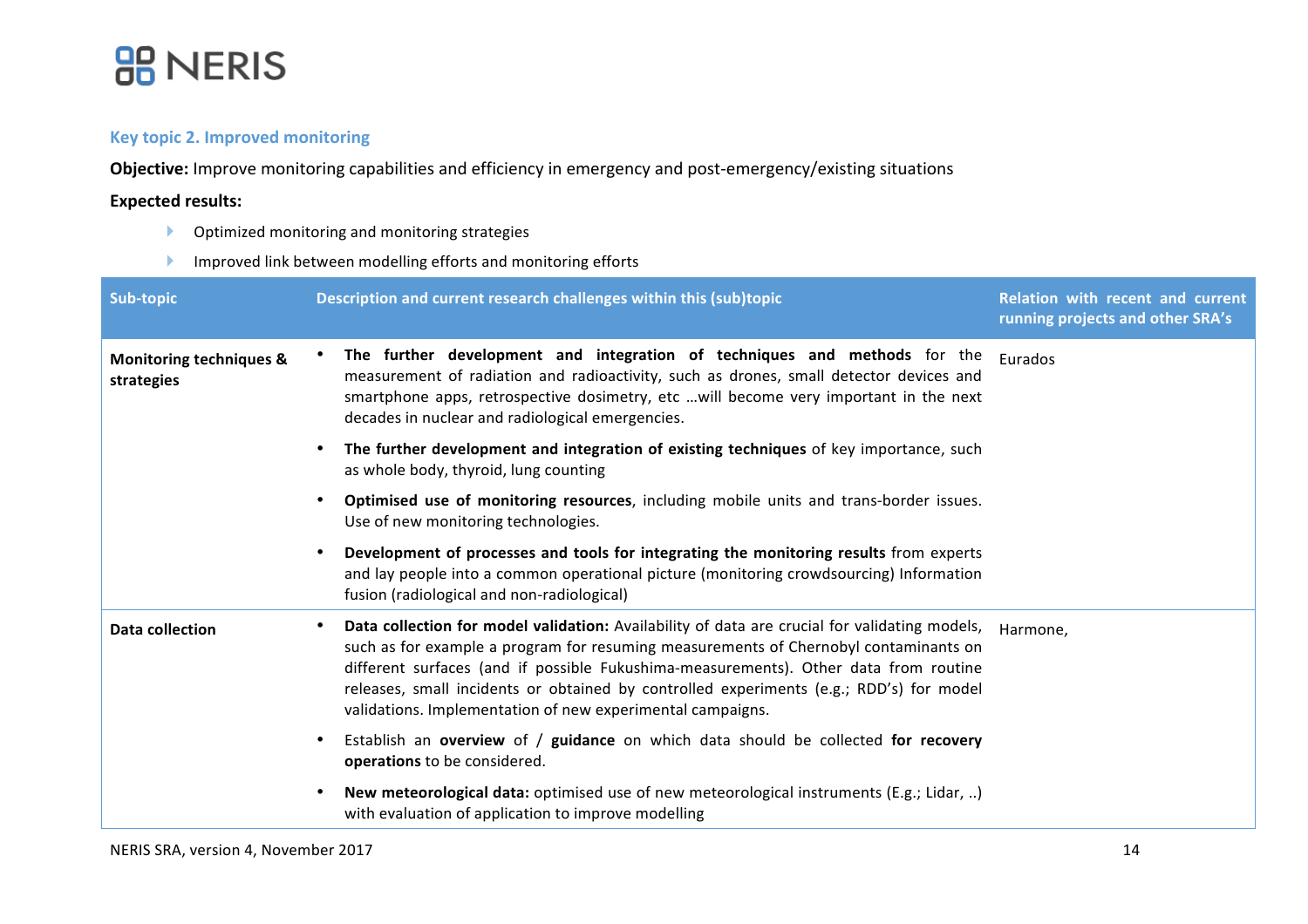

| Sub-topic    | Description and current research challenges within this (sub)topic                                                                                                                                            | Relation with recent and current<br>running projects and other SRA's |
|--------------|---------------------------------------------------------------------------------------------------------------------------------------------------------------------------------------------------------------|----------------------------------------------------------------------|
| Optimisation | Optimized use of specific monitoring resources for nuclear and radiological emergencies<br>(early warning networks, mobile teams, laboratories, ), in function of protective actions<br>and decision support. | <b>DETECT</b>                                                        |
|              | Optimization of early warning networks and other monitoring resources, including aerial<br>surveys taking into account new technologies, such as the potential use of drones.                                 |                                                                      |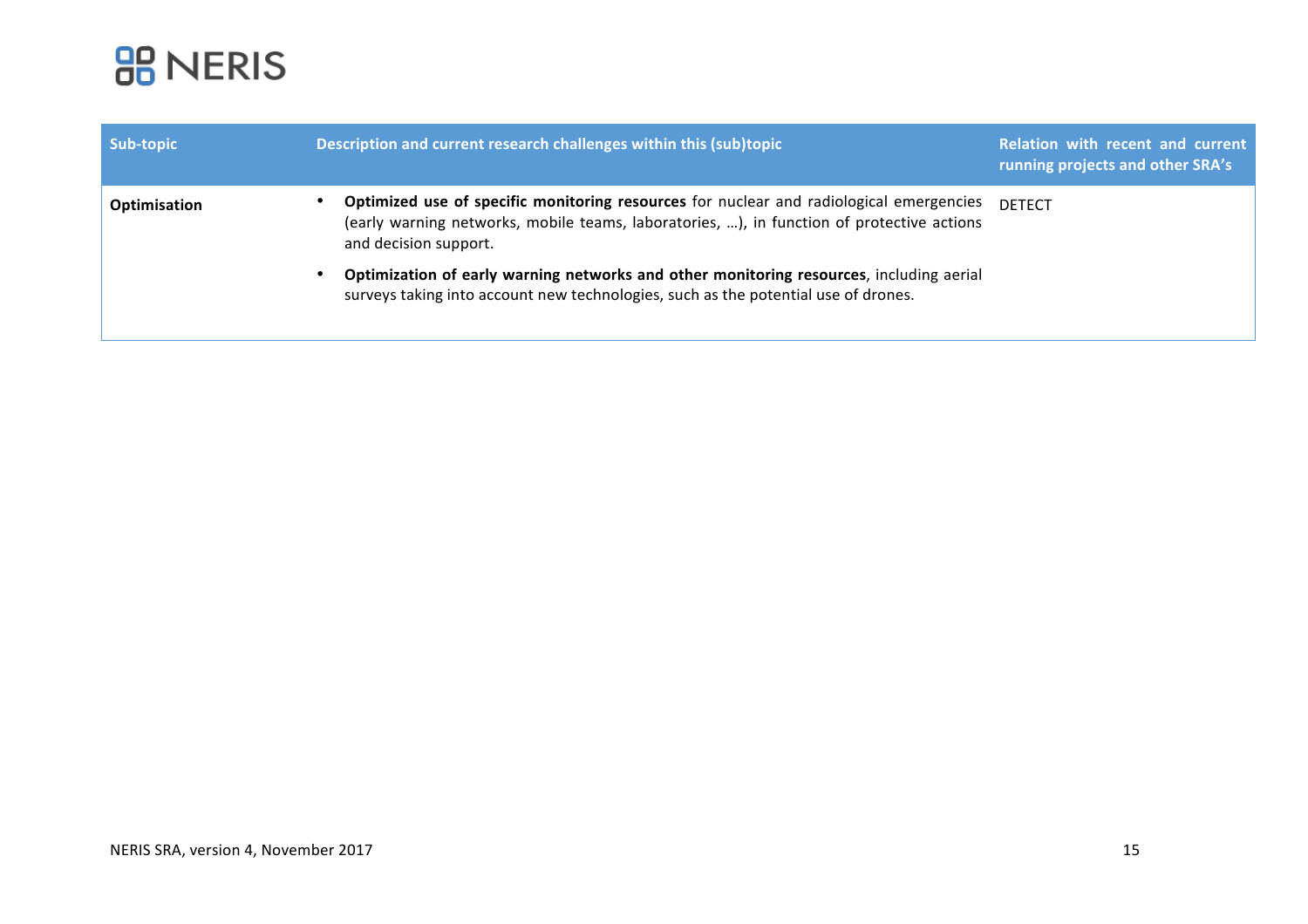

### **Key topic 3. Data assimilation**

Objective: Source term estimation based on monitoring and inverse modelling, combining monitoring and modelling effort to decrease uncertainty on impact assessments

Expected results: better source term reconstruction and operational data assimilation techniques, reduced uncertainty allowing improved protective actions and countermeasure strategies.

| Sub-topic                            | Description and current research challenges within this (sub)topic                                                                                                                                                                                                                                                                                                                                                                                                                                                                                                                                                | Relation with recent and running<br>projects and other SRA's |
|--------------------------------------|-------------------------------------------------------------------------------------------------------------------------------------------------------------------------------------------------------------------------------------------------------------------------------------------------------------------------------------------------------------------------------------------------------------------------------------------------------------------------------------------------------------------------------------------------------------------------------------------------------------------|--------------------------------------------------------------|
| Improved source term<br>estimation   | Rapid analytical tools: Development of rapid analytical tools in combination with mobile<br>and automated equipment to assess source terms and contamination levels in a short time<br>frame                                                                                                                                                                                                                                                                                                                                                                                                                      |                                                              |
|                                      | Advanced source term estimation methods: Further development of advanced operational<br>source term estimation computational methods - including unknown source location -<br>combining inverse modelling with data assimilation of observations. Of special interest are<br>operational data assimilation methods for estimation of unknown source location and<br>strength in urban (i.e., complex) environments. Research is needed on the effects of<br>modelling and measurement uncertainties that enter in the data assimilation methods.<br>Combined ensemble dispersion modelling with data assimilation |                                                              |
| <b>Improved impact</b><br>assessment | Data assimilation models: Development of operational data assimilation methods and<br>models for doses and concentrations (aiming at "correcting" parameters other than source<br>term). In particular for areas without dense monitoring and in the time when monitoring is<br>still limited: quantification of uncertainties in the assessed concentrations and doses<br>depending on the amount and quality of available observations; integration of such<br>methods in DSS.                                                                                                                                  |                                                              |
| Big data, data fusion                | Employment of advanced Information Technology instruments to develop computational<br>structures (e.g., platforms, aggregators) that would allow storing, processing and combining<br>large volumes of heterogeneous and of different origins data (modelling, observational) for<br>purposes like unknown source term estimation, radiological impacts assessment, etc.                                                                                                                                                                                                                                          |                                                              |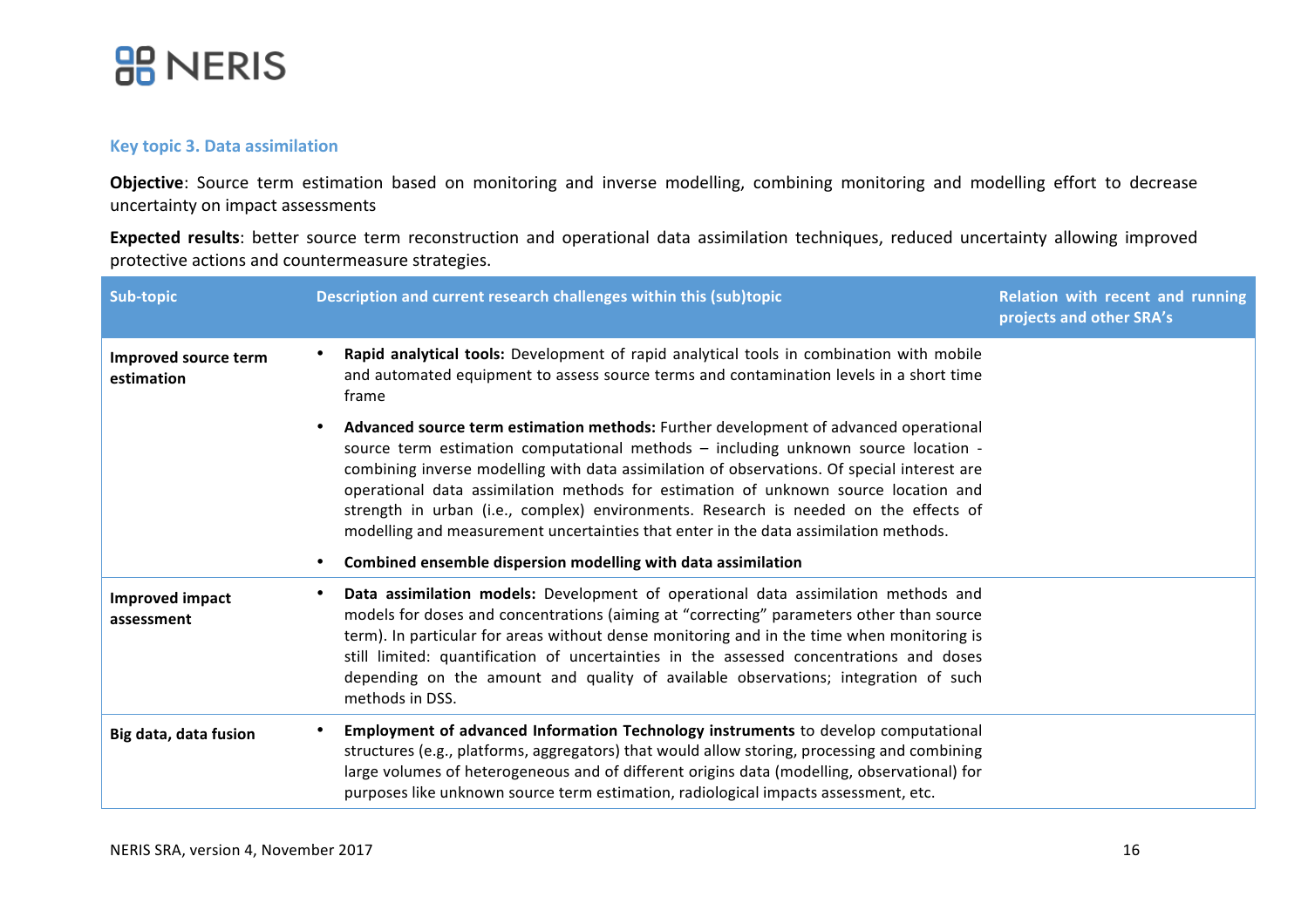Research Area 2. Challenges in countermeasures and countermeasure strategies in emergency & **recovery, decision support & disaster informatics** 

The following key topics and subtopics are defined:

| <b>Area 2. Key topics</b>            | <b>Sub-topics</b>                                                                         |  |  |
|--------------------------------------|-------------------------------------------------------------------------------------------|--|--|
| Key topic 4. Countermeasures and     | Countermeasures/management options                                                        |  |  |
| countermeasure strategies            | Development of protection strategies or portfolios                                        |  |  |
|                                      | Implementation and monitoring of countermeasures,<br>including lifting of countermeasures |  |  |
|                                      | of<br>optimisation<br>and<br>Consequence assessment<br>countermeasure strategies          |  |  |
| Key topic 5. Formal decision support | Decision making, methods and tools                                                        |  |  |
|                                      | Decisions under high uncertainty                                                          |  |  |
| Key topic 6. Disaster informatics    | Analytical platform                                                                       |  |  |
|                                      | Knowledge database                                                                        |  |  |
|                                      | New generation Decision Support Systems                                                   |  |  |
|                                      | Virtual and augmented reality                                                             |  |  |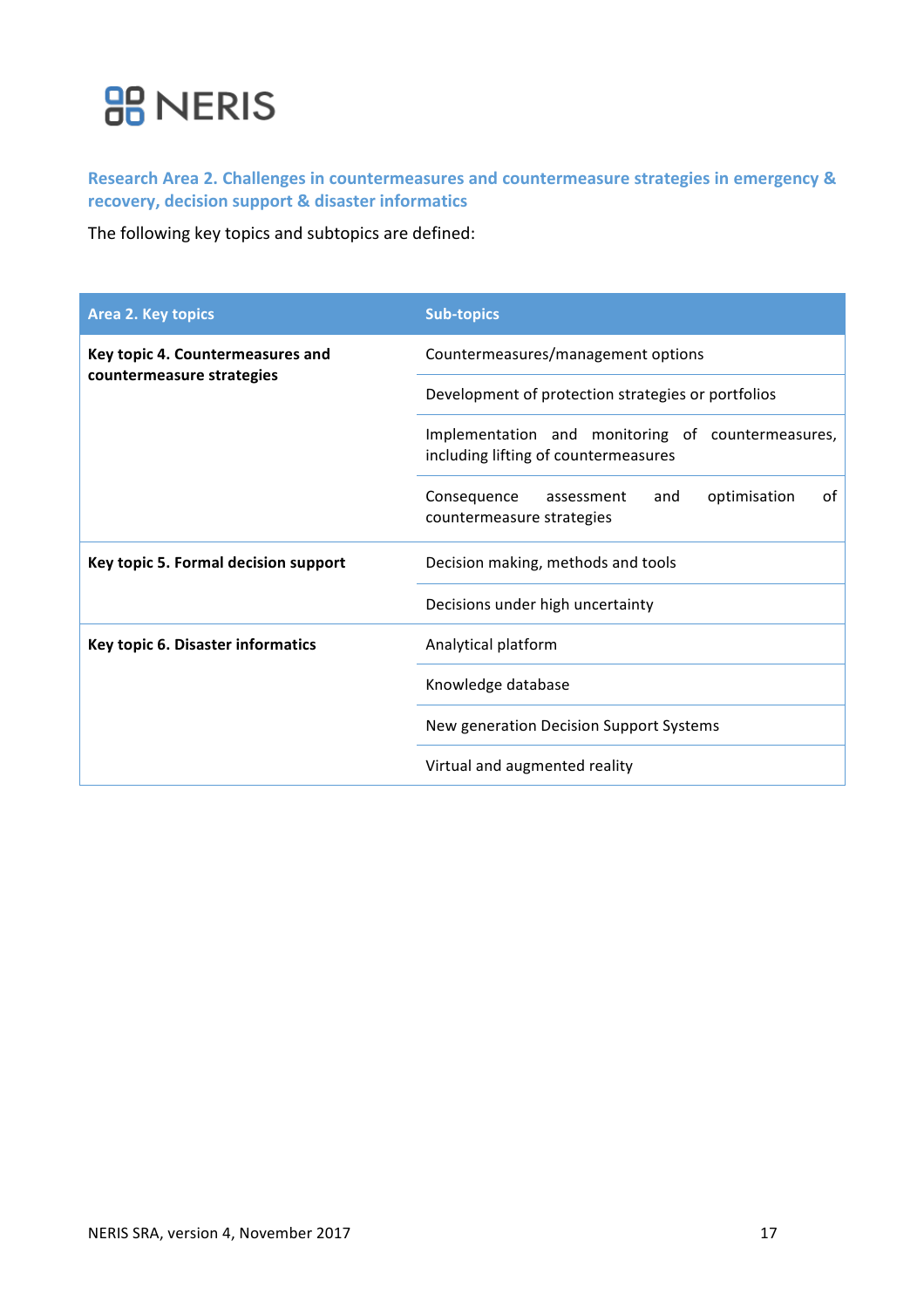

### **Key topic 4. Countermeasures and countermeasure strategies**

**Objective:** Development of flexible and user friendly simulation models that allows the definition of sensible countermeasure strategies by combining individual management options. In addition improvement of understanding of processes related to countermeasures (e.g. movement of contamination, parameter selection for different environment). Models have to be improved to allow also for estimation of termination of countermeasures based on criteria that have to be defined. Identification, characterisation and assessment of the response of the actions (management options) and strategies to mitigate the consequences of a radiological or nuclear threat.

**Expected results:** Improved countermeasure models fit for purpose

| Sub-topic                                                                                                 | Description and current research challenges within this (sub)topic                                                                                                                                                                                                                                                                                                                                                                           | Relation with recent and<br>running projects and other<br>SRA's |
|-----------------------------------------------------------------------------------------------------------|----------------------------------------------------------------------------------------------------------------------------------------------------------------------------------------------------------------------------------------------------------------------------------------------------------------------------------------------------------------------------------------------------------------------------------------------|-----------------------------------------------------------------|
| <b>Countermeasures &amp;</b><br>countermeasure                                                            | Revision of the European handbooks: Generic revision and revision of European handbook<br>sections (creation of addendum) for consideration of malicious dispersion scenario's                                                                                                                                                                                                                                                               |                                                                 |
| strategies                                                                                                | Countermeasure strategy preparedness: Development of sustainable preparedness<br>strategy at local, national and European level, based on the analyses of countermeasures<br>for relevant accident scenarios, ensuring that parameters governing the radiological<br>consequences can be identified in time to enable optimized remediation                                                                                                  |                                                                 |
| <b>Implementation and</b><br>monitoring of<br>countermeasures,<br>including lifting of<br>countermeasures | Development of tools for the usage at the local level: Analyse the need of the local actors<br>in respect to local-national interaction, for implementation of mitigating actions in<br>response and recovery phases. Based on the work under NERIS-TP, prepare a list of<br>requests and define priorities for tools development for the usage at local level, compatible<br>to locally used software tools and national ones (notably GIS) |                                                                 |
|                                                                                                           | <b>Timeline of implementation</b>                                                                                                                                                                                                                                                                                                                                                                                                            |                                                                 |
|                                                                                                           | Termination and withdrawal of protective measures: Development of framework and<br>guidance for setting up criteria to lift in particular early phase countermeasures. This<br>includes guidelines for returning people but also compensations schemes.                                                                                                                                                                                      |                                                                 |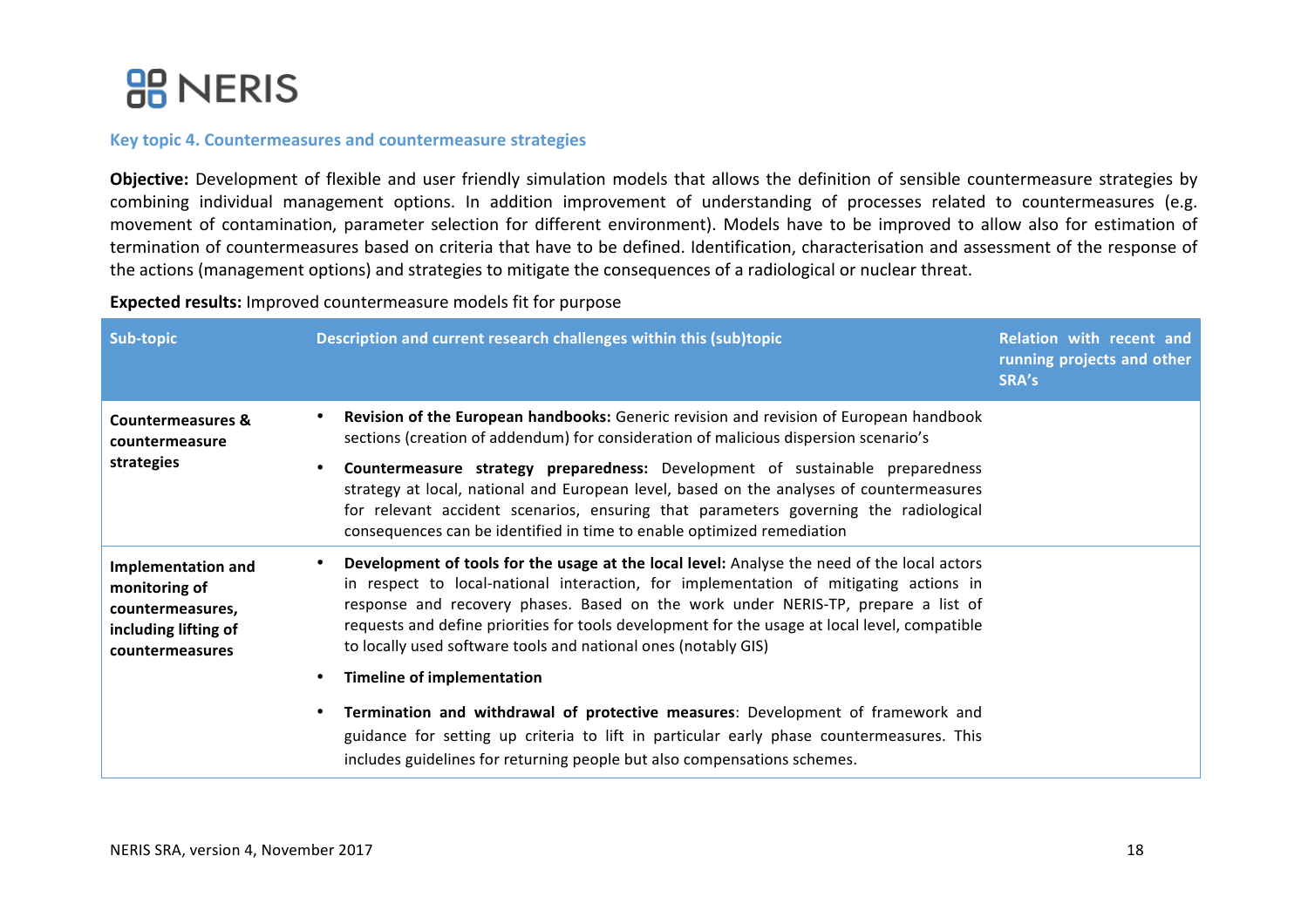

| Sub-topic                                                                     | Description and current research challenges within this (sub)topic                                                                                                                                                                                                                                                                                                              | Relation with recent and<br>running projects and other<br>SRA's |
|-------------------------------------------------------------------------------|---------------------------------------------------------------------------------------------------------------------------------------------------------------------------------------------------------------------------------------------------------------------------------------------------------------------------------------------------------------------------------|-----------------------------------------------------------------|
|                                                                               | Feedback on decision / action effectiveness: Feedback on the use of methods and tools to<br>monitoring of situation and evaluate the effectiveness of protective actions. simple<br>measurement strategies are needed to secure that CMS implementation is optimised in<br>practice. If this is not done, a 'paper-optimised' strategy may well fail completely in<br>practice. |                                                                 |
| Consequence assessment<br>and optimisation of<br>countermeasure<br>strategies | Consequence assessment: Establishment of evaluation criteria and their metrics to<br>estimate the consequences of the action alternatives; qualitative and quantitative<br>methods; consideration of the uncertainty.<br><b>Optimisation:</b> Development and application of criteria and methods to optimise the<br>management options and/or the protective strategies.       |                                                                 |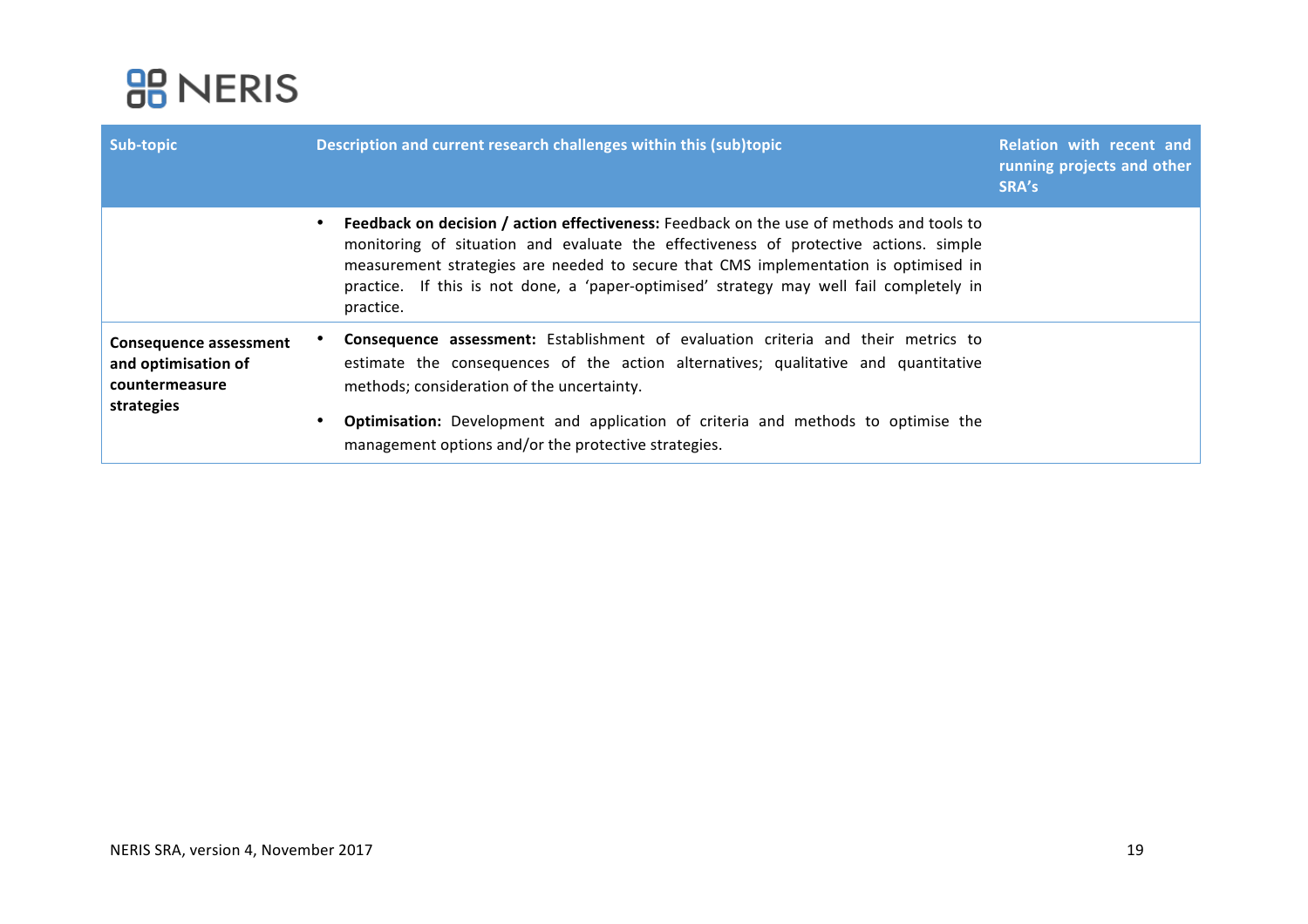

### **Key topic 5. Formal decision support**

Objective: Improvement of the decision making process by using tools to structure the process and support the selection of appropriate options 

**Expected results:** new methods and tools that can be used by decision makers at all levels of the decision making process

| Sub-topic                             | Description and current research challenges within this (sub)topic                                                                                                                                                                                                                                                                                                                                                                                                             | <b>Relation with recent and</b><br>running projects and other<br>SRA's |
|---------------------------------------|--------------------------------------------------------------------------------------------------------------------------------------------------------------------------------------------------------------------------------------------------------------------------------------------------------------------------------------------------------------------------------------------------------------------------------------------------------------------------------|------------------------------------------------------------------------|
| Decision-making, methods<br>and tools | Structuring the decision processes at national, regional and local levels with the help of formal<br>decision aid tools, such as multi-criteria analysis.<br>Development of guidance on the use of DSS based on feedback from stakeholder processes and<br>from Fukushima experience in emergency response and recovery                                                                                                                                                        |                                                                        |
| Decision under high<br>uncertainty    | Assessment and communication of uncertainties: Investigation of data uncertainties (model or CONFIDENCE<br>monitoring results), how they are transferred in chains of successive models and how they can<br>be communicated or presented, e.g. in model results and in DSS to help decision-makers to<br>understand the radiological situation.<br>This includes also work on model sensitivity, validity of model results and inter-comparisons of<br>models and measurements |                                                                        |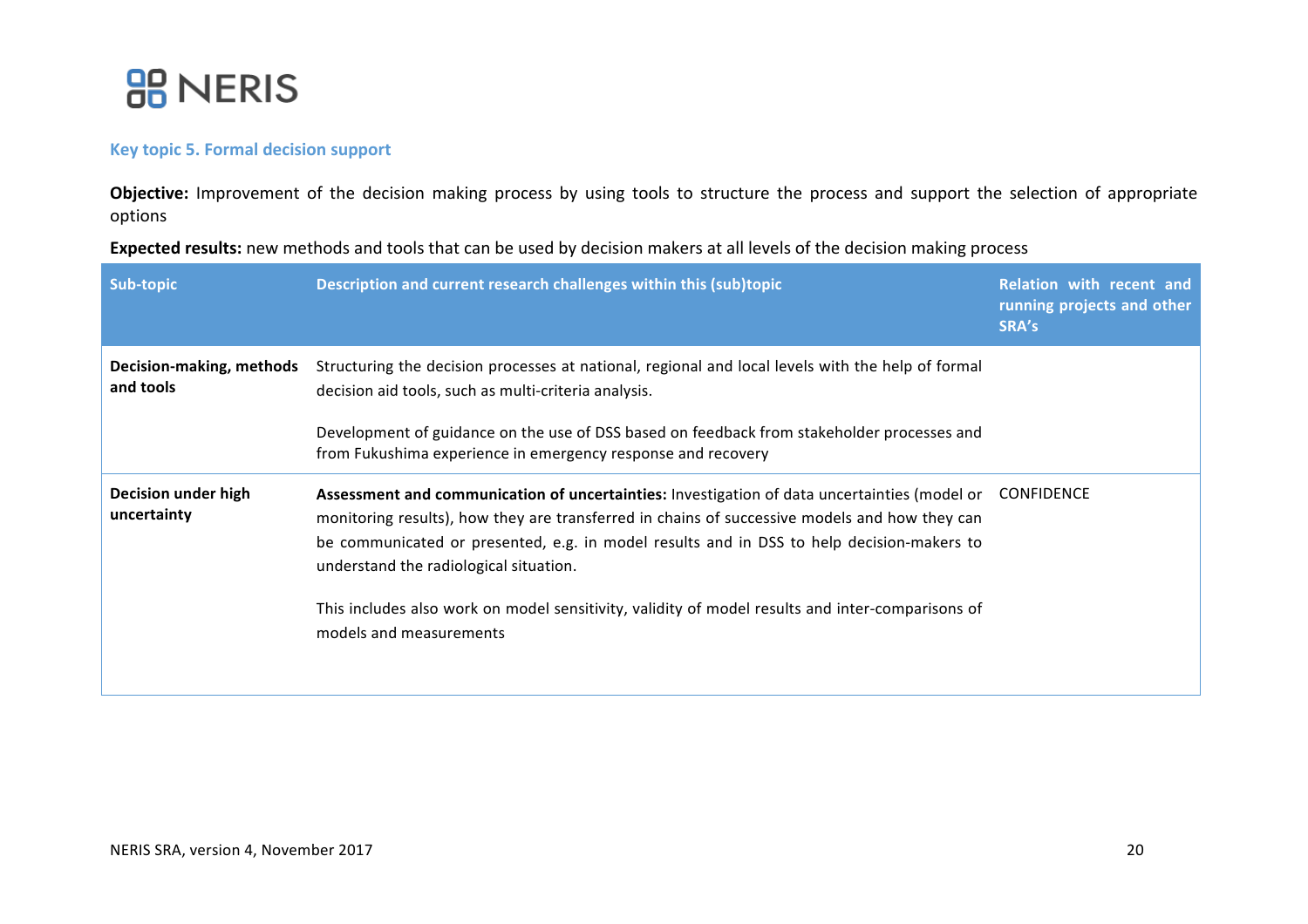

#### **Key topic 6. Disaster informatics**

**Description:** Study of the use of information and technology in the preparation, mitigation, response and recovery phases of disasters and other emergencies.

**Objective:** Development of databases and methods to support decision making when little information is given and assessments with simulation models are very uncertain. This should be based on historic experience and/or scenarios that can be processed by DSS. Further to this, a coupling of the strategic tools (e.g. DSS) with tools from first responders (e.g. Command and Control) that have to carry out recommendations is of interest.

**Expected results:** Knowledge databases and tools that use existing knowledge to support decision making when little information is available and also supports the first responder in considering resources when recommending countermeasures.

| Sub-topic                               | Description and current research challenges within this (sub)topic                                                                                                                                                   | Relation with recent and<br>running projects and other<br>SRA's |
|-----------------------------------------|----------------------------------------------------------------------------------------------------------------------------------------------------------------------------------------------------------------------|-----------------------------------------------------------------|
| <b>Analytical platform</b>              | Access/exchange platform collecting and distributing results from governmental and non-<br>governmental organisations                                                                                                | PREPARE                                                         |
| Knowledge database                      | Development of a knowledge database with scenarios and response, including lessons<br>learned from historic events and decision support tools developed in international<br>handbooks such as the European handbooks | Partly in PREPARE                                               |
|                                         | Development of information material of general nature on radiation emergencies,<br>countermeasures and recovery based on lessons learnt from past events                                                             |                                                                 |
| DSS interface, output and<br>coupling   | Tailor the output of DSS's to the user's needs: Modification of existing interface of DSS's to<br>allow easy selection of specific output in particular calculation points and export of results<br>to other formats |                                                                 |
|                                         | Coupling of the existing strategic DSS such as ARGOS and RODOS to Command and Control<br>(C2) systems                                                                                                                |                                                                 |
| <b>Virtual and augmented</b><br>reality | Serious gaming: Development of serious gaming tools to train the emergency actors                                                                                                                                    |                                                                 |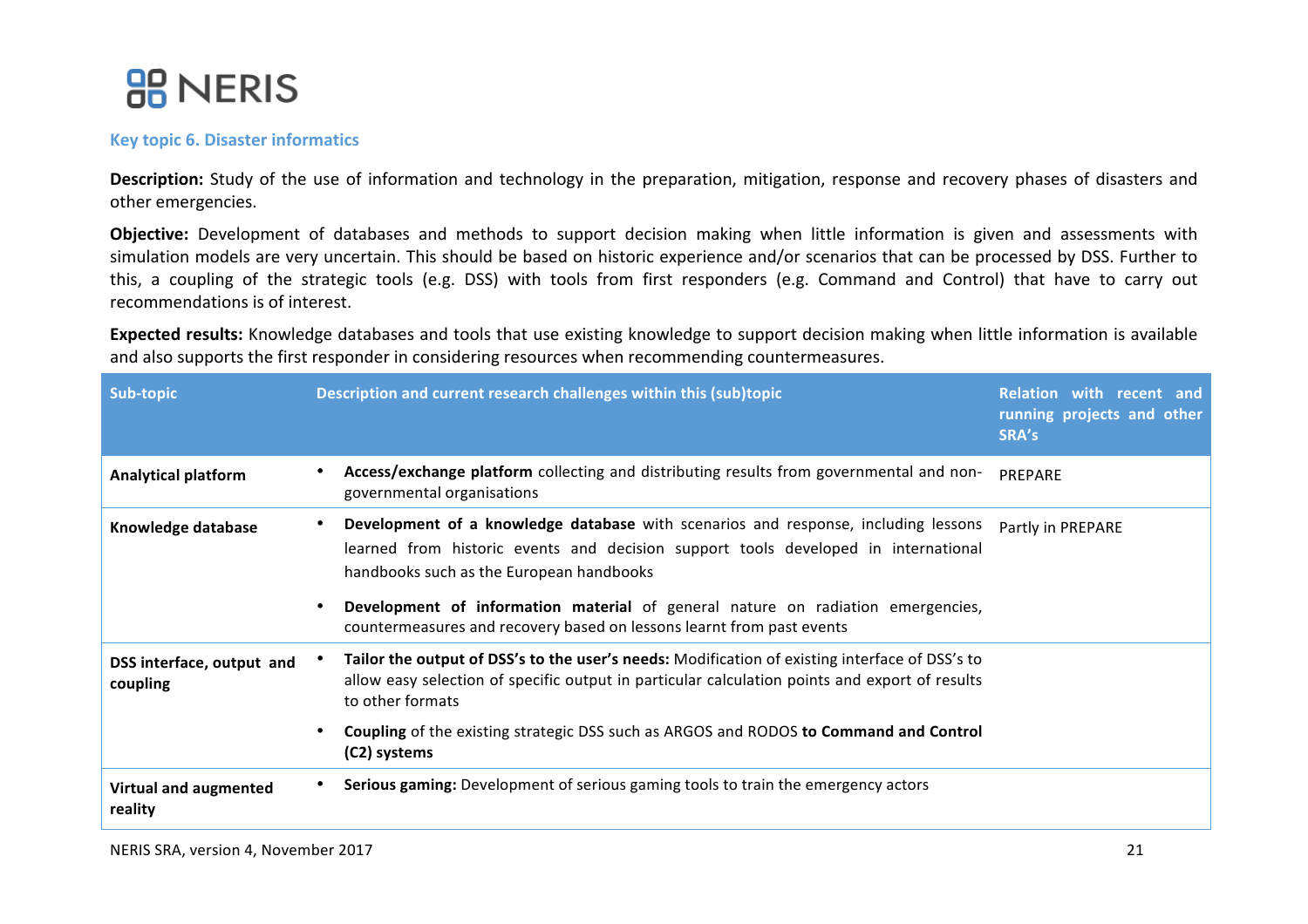## **BB** NERIS

Research area 3. Challenges in setting-up a trans-disciplinary and inclusive framework for preparedness for emergency response and recovery

The following key topics and subtopics are defined:

| Area 3. Key topics                                                                       | <b>Sub-topics</b>                                                                                      |
|------------------------------------------------------------------------------------------|--------------------------------------------------------------------------------------------------------|
| Key topic 7. Emergency response and<br>recovery framework, including reference<br>levels | Implementation of BSS including reference levels and<br>relation with operational levels               |
|                                                                                          | Long term management                                                                                   |
|                                                                                          | Contaminated goods                                                                                     |
| Key topic 8. Stakeholder engagement,                                                     | Stakeholder engagement processes including the public                                                  |
| involvement of the public & communication                                                | Citizen Science                                                                                        |
|                                                                                          | Communication                                                                                          |
| Key topic 9. Integrated emergency                                                        | <b>Health Surveillance</b>                                                                             |
| management - non-radiological aspects<br>(health surveillance, ethical aspects,          | <b>Ethical aspects</b>                                                                                 |
| economic issues, etc.)                                                                   | Socio-economic factors                                                                                 |
|                                                                                          | Integrated surveillance and monitoring                                                                 |
|                                                                                          | culture<br>Radiological<br>protection<br>for<br>emergency<br>preparedness and post-accident management |
| Key topic 10. Uncertainty and incomplete<br>information handling                         | Dealing with uncertainties                                                                             |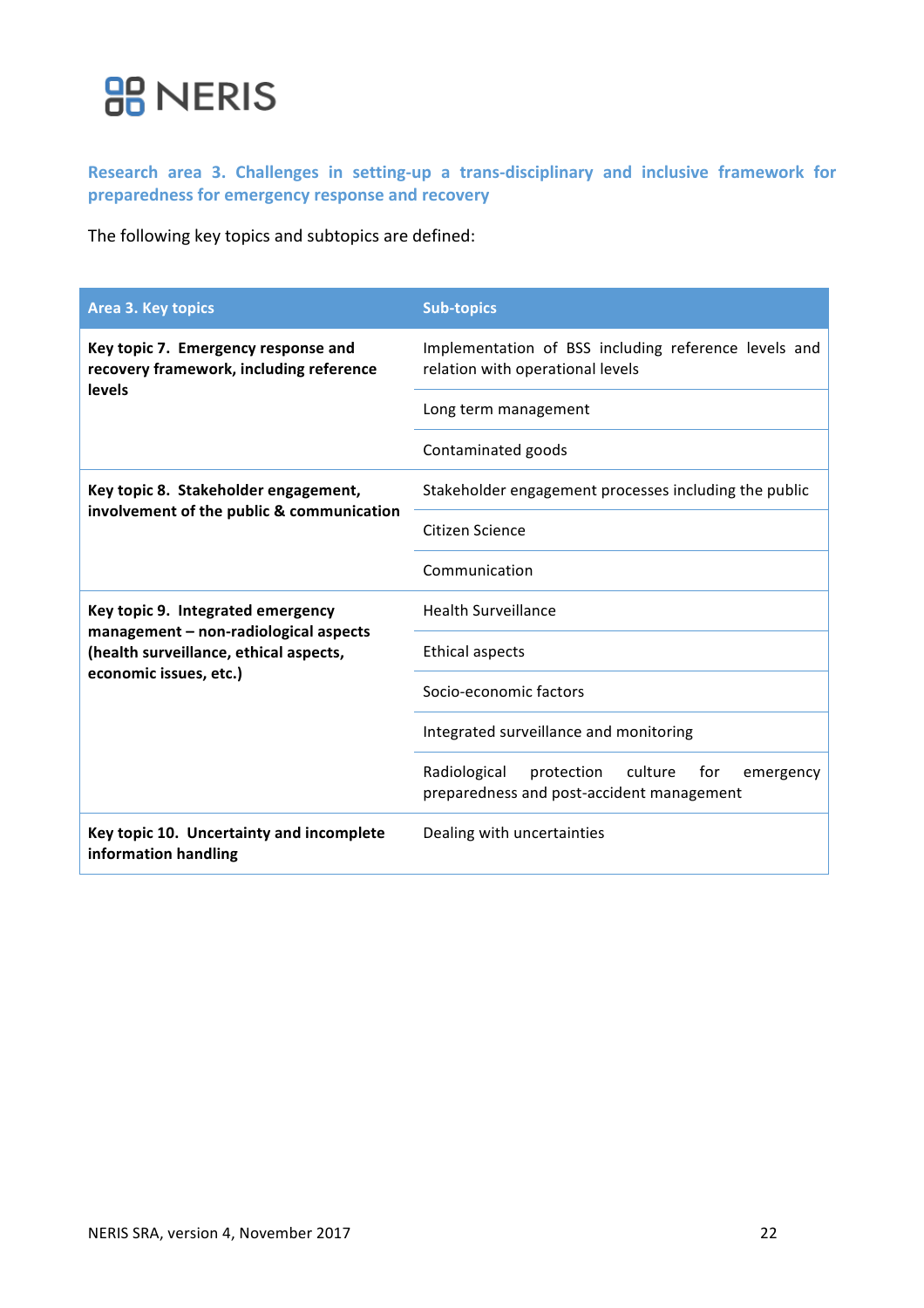

### Key topic 7. Emergency response and recovery framework, including reference levels

**Objective:** Development of radiological decision criteria and implementation frameworks to improve and ensure the sustainability of emergency response and recovery management, addressing societal and ethical issues

**Expected results:** Operational radiological decision criteria and guidance for implementation taking into account societal and ethical issues, and management framework for improve sustainable emergency response and recovery.

| Sub-topic                                                                                             | Description and current research challenges within this (sub)topic                                                                                                                                                | Relation with recent and<br>running projects and other<br>SRA's |
|-------------------------------------------------------------------------------------------------------|-------------------------------------------------------------------------------------------------------------------------------------------------------------------------------------------------------------------|-----------------------------------------------------------------|
| <b>Implementation of BSS</b><br>including reference levels<br>and relation with<br>operational levels | Development of socially and scientifically robust Operational Intervention Levels (OILs) and<br>radiological decision criteria for the transition and longer-term management                                      |                                                                 |
|                                                                                                       | Investigate the potential of simulation models to set up possible radiological decision<br>criteria and reference levels early in the emergency to support decisions such as temporary<br>or permanent relocation |                                                                 |
|                                                                                                       | Development of methodology and tools to better address actual and future risks and<br>vulnerabilities and their management in the implementation of countermeasures                                               |                                                                 |
|                                                                                                       | Adapt decision support systems to implement results from the screening                                                                                                                                            |                                                                 |
|                                                                                                       | Development of governance approaches at local, national and international levels to better<br>integrate radiation protection into a broader environmental protection framework                                    |                                                                 |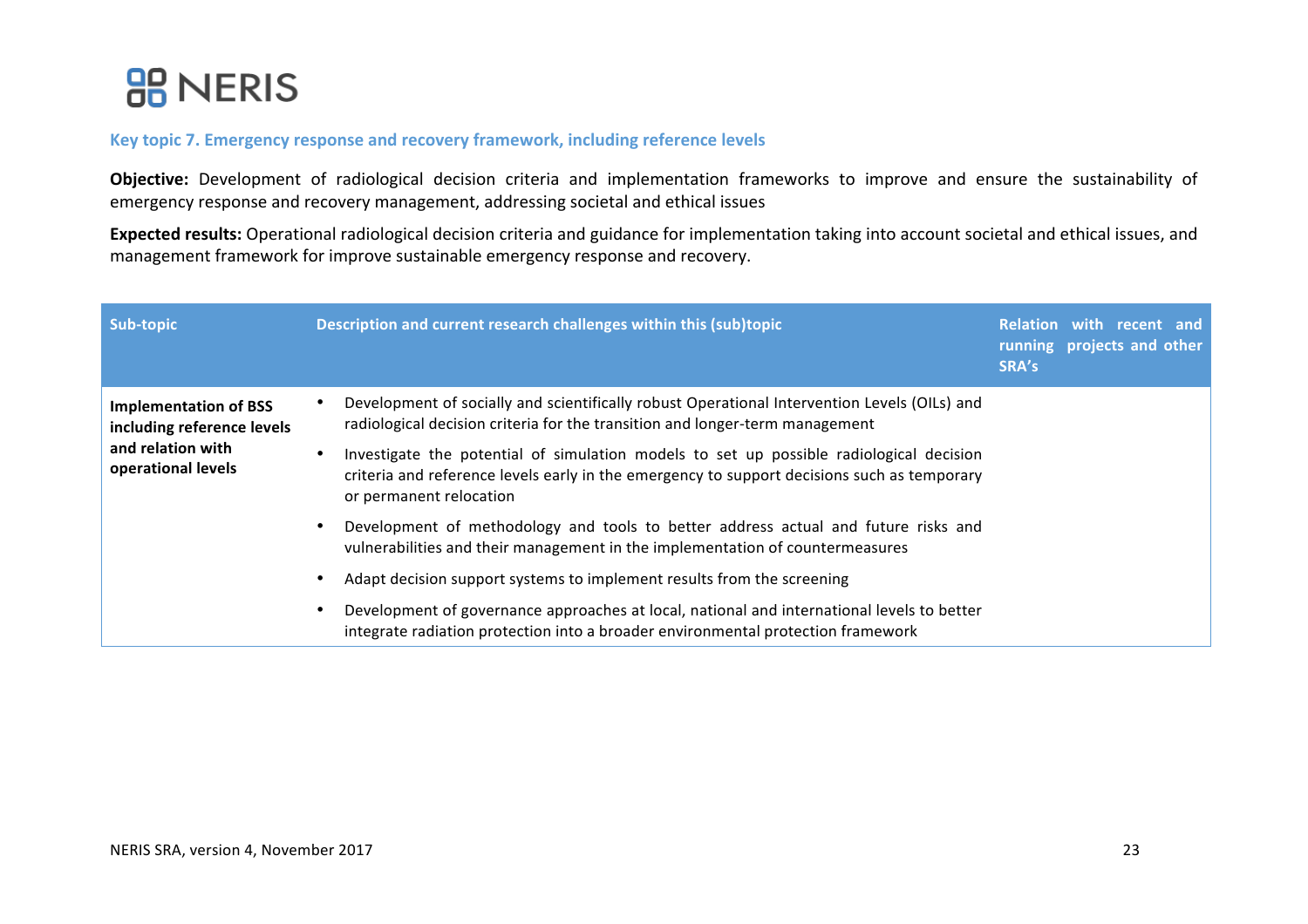

| Sub-topic                 | Description and current research challenges within this (sub)topic                                                                           | Relation with recent and<br>running projects and other<br>SRA's |
|---------------------------|----------------------------------------------------------------------------------------------------------------------------------------------|-----------------------------------------------------------------|
| Long term management      | Develop long term, sustainable communication models and stakeholder engagement<br>frameworks to improve public health and well-being         |                                                                 |
|                           | Development of decision criteria for lifting of countermeasures and transition from<br>emergency to existing exposure situations             |                                                                 |
|                           | Test the guidance on communication and participatory processes in stakeholder groups and<br>improve the framework                            |                                                                 |
| <b>Contaminated goods</b> | Further analysis on the implications of trade and use of goods from contaminated<br>territories in the perspective of a sustainable recovery |                                                                 |
|                           | Development of simulation models that allows the quantification of potential doses from<br>usage of contaminated goods                       |                                                                 |
|                           | Development of guidance on management strategies for goods, addressing health, societal,<br>economic and ethical issues                      |                                                                 |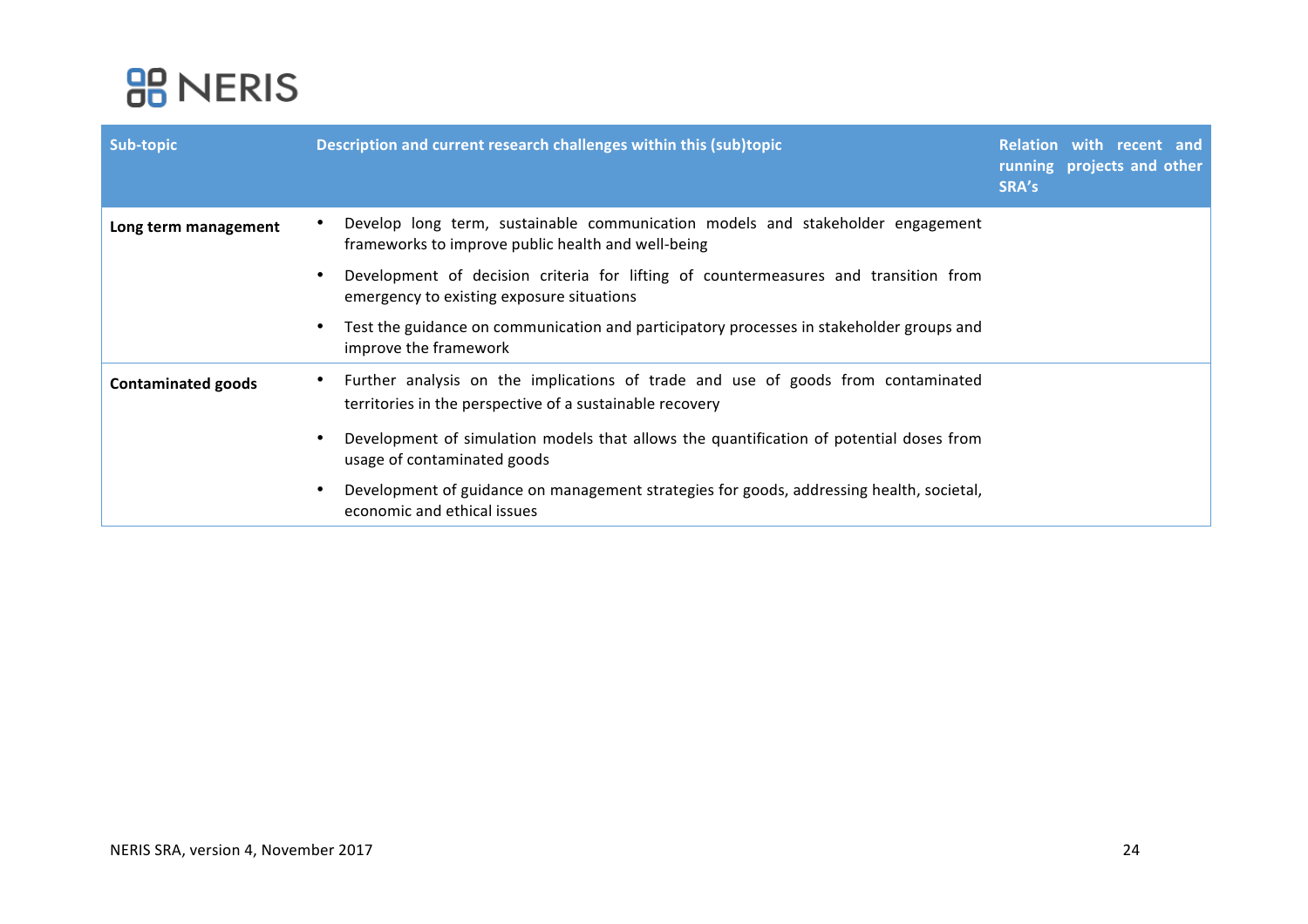### **BB** NERIS

### Key topic 8. Stakeholder engagement, involvement of the public & communication

Objective: Improve the efficiency and social robustness of emergency response. Ensure that stakeholders are involved in decisions that impact on their lives

#### **Expected results:**

- $\blacktriangleright$  Maintain the inclusion of social aspects of emergency response and stakeholder engagement
- **•** Greater recognition of the importance of stakeholder and public engagement
- $\blacktriangleright$  Improve understanding of the factors and criteria for successful stakeholder engagement
- $\blacktriangleright$  Improved preparedness for media and social media communication

| Sub-topic                                                   | Description and current research challenges within this (sub)topic                                                                                                                                                                                            | Relation with recent and<br>running projects and other<br>SRA's |
|-------------------------------------------------------------|---------------------------------------------------------------------------------------------------------------------------------------------------------------------------------------------------------------------------------------------------------------|-----------------------------------------------------------------|
| Stakeholder engagement<br>processes including the<br>public | Defining stakeholders and framing problems: Identifying roles, constraints, responsibilities<br>and cooperation among European/national/regional/local levels in order to improve the<br>Preparedness Plans for each phase of the emergency and post-accident |                                                                 |
|                                                             | Stakeholder engagement database: Database on experiences of stakeholder engagement<br>in preparedness and response highlighting lessons learned and guidance for best practice,<br>taking into account the national context                                   |                                                                 |
|                                                             | Public participation and dialogue: Develop guidance on information and participation of<br>population, increasing effectiveness if multiple source of information may compete or<br>conflict                                                                  |                                                                 |
|                                                             | Analysis of societal needs for an evaluation of legal instruments and governance<br>frameworks supporting access to information, public participation and access to justice in<br>relation with RP issues                                                     |                                                                 |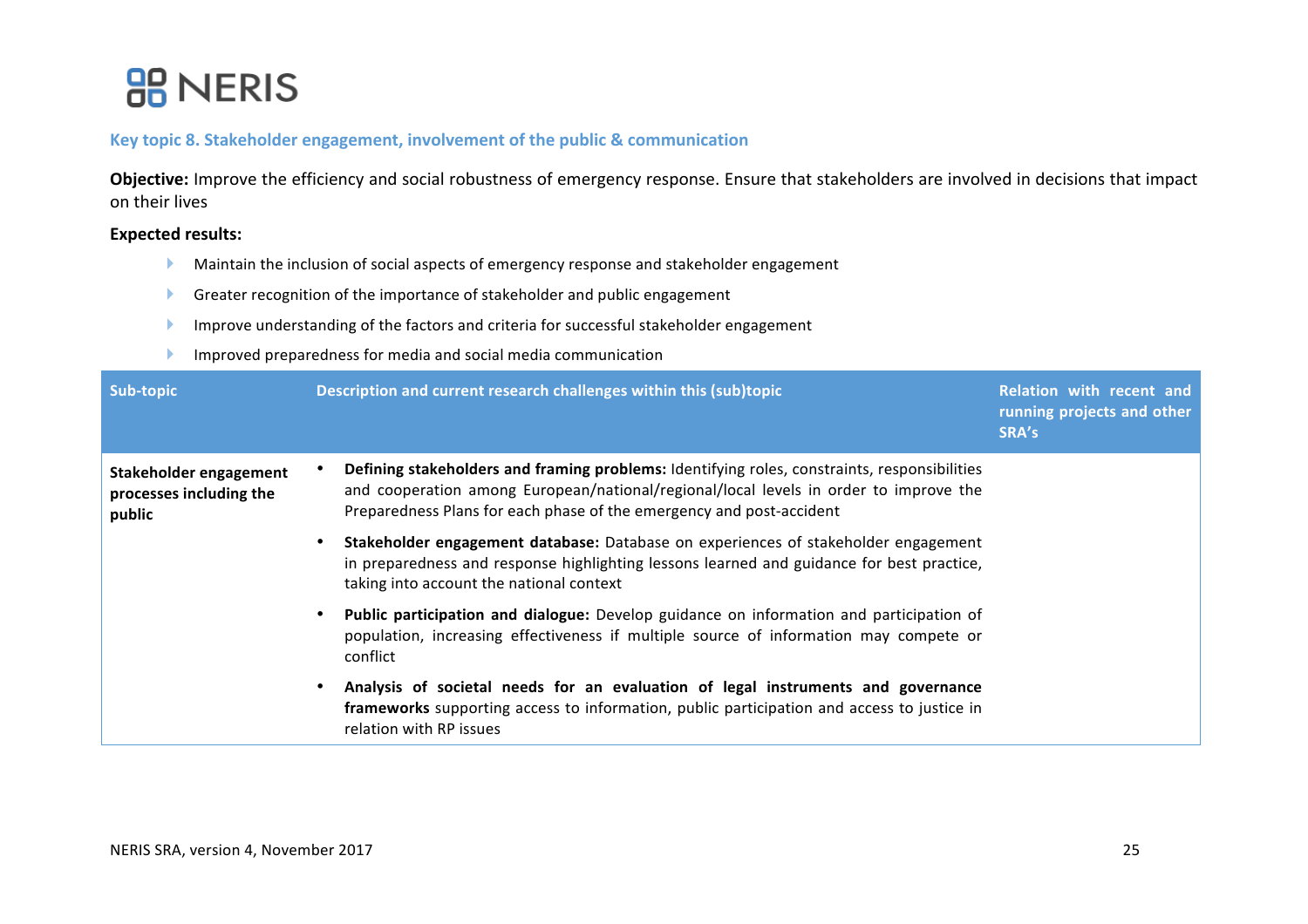

| Sub-topic              | Description and current research challenges within this (sub)topic                                                                                                                                                                                                                                                 | <b>Relation with recent and</b><br>running projects and other<br>SRA's |
|------------------------|--------------------------------------------------------------------------------------------------------------------------------------------------------------------------------------------------------------------------------------------------------------------------------------------------------------------|------------------------------------------------------------------------|
|                        | Examination, assessment and design of stakeholder and public participation tools and<br>$\bullet$<br>methodologies for emergency and post-accident emergency situations. Roles and rules of<br>stakeholders in the engagement process. Motivational factors, ethics and link between<br>theory and practice        |                                                                        |
|                        | Preservation of knowledge and experience of local stakeholders' (e.g.; local community,<br>schools, citizens) involvement and participation. Community research and tracing for<br>development of participation culture in relation to different exposure situations                                               |                                                                        |
| <b>Citizen Science</b> | Potential and pitfalls of citizens involvement in knowledge production for radiological risk<br>governance                                                                                                                                                                                                         |                                                                        |
| Communication          | Assessment of the mechanisms by which the public gains information: Investigate the PREPARE<br>conditions and means for pertinent, reliable and trustworthy information to be made<br>available to the public in due time according to its needs in the course of nuclear<br>emergency and post-emergency contexts |                                                                        |
|                        | Trustworthiness of information: Development and usage of social media and other<br>information sources in emergency response: how social media can be used to improve<br>emergency response and better communicate and cooperate with the public                                                                   |                                                                        |
|                        | Role of social media link: Links between perception of radiological risk and radiation<br>protection behaviour, or individual strategies to cope with perceived risk in relation to<br>radiation exposure, using both cross-sectional and longitudinal studies focusing on one or<br>more of these aspects:        |                                                                        |
|                        | different exposure context (workers, population living in areas affected by<br>$\circ$<br>radiological contamination);                                                                                                                                                                                             |                                                                        |
|                        | different time scales (e.g.; different generations);<br>$\circ$                                                                                                                                                                                                                                                    |                                                                        |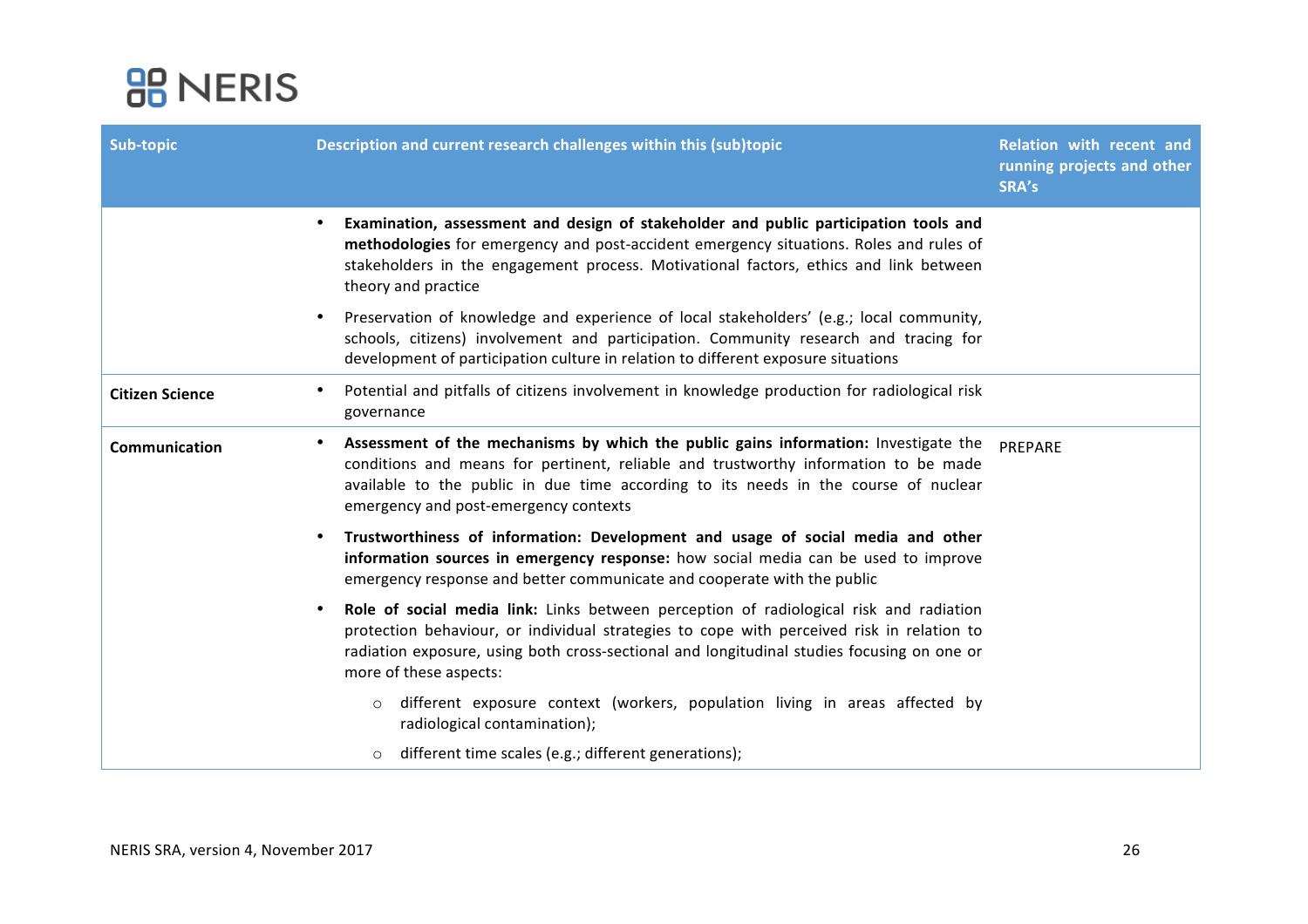

| Sub-topic | Description and current research challenges within this (sub)topic                                                                                                                                                                                                                                                                                         | <b>Relation with recent and</b><br>running projects and other<br>SRA's |
|-----------|------------------------------------------------------------------------------------------------------------------------------------------------------------------------------------------------------------------------------------------------------------------------------------------------------------------------------------------------------------|------------------------------------------------------------------------|
|           | cultural context;<br>$\circ$                                                                                                                                                                                                                                                                                                                               |                                                                        |
|           | socio-economic issues of behaviour change.<br>$\circ$                                                                                                                                                                                                                                                                                                      |                                                                        |
|           | Social and traditional media impact on perception of radiological risk and general<br>$\circ$<br>well-being linked to radiation exposures. This includes the influence of citizen<br>journalism on radiation protection behaviour in different exposure situations and<br>developing models for integrating scientific journalism in radiation protection? |                                                                        |
|           | Developing long term communication models to improve radiation protection culture and<br>public well-being in long term exposure situations.                                                                                                                                                                                                               |                                                                        |
|           | Use and perception of technical information and risk estimates in communication with<br>various publics (lay people, experts, informed civil society).                                                                                                                                                                                                     |                                                                        |
|           | Media communication about ionizing radiation, in particular low radiation doses<br>$\circ$<br>and related uncertainties in the field of radiological protection including inter-<br>media agenda setting in different exposure situations.                                                                                                                 |                                                                        |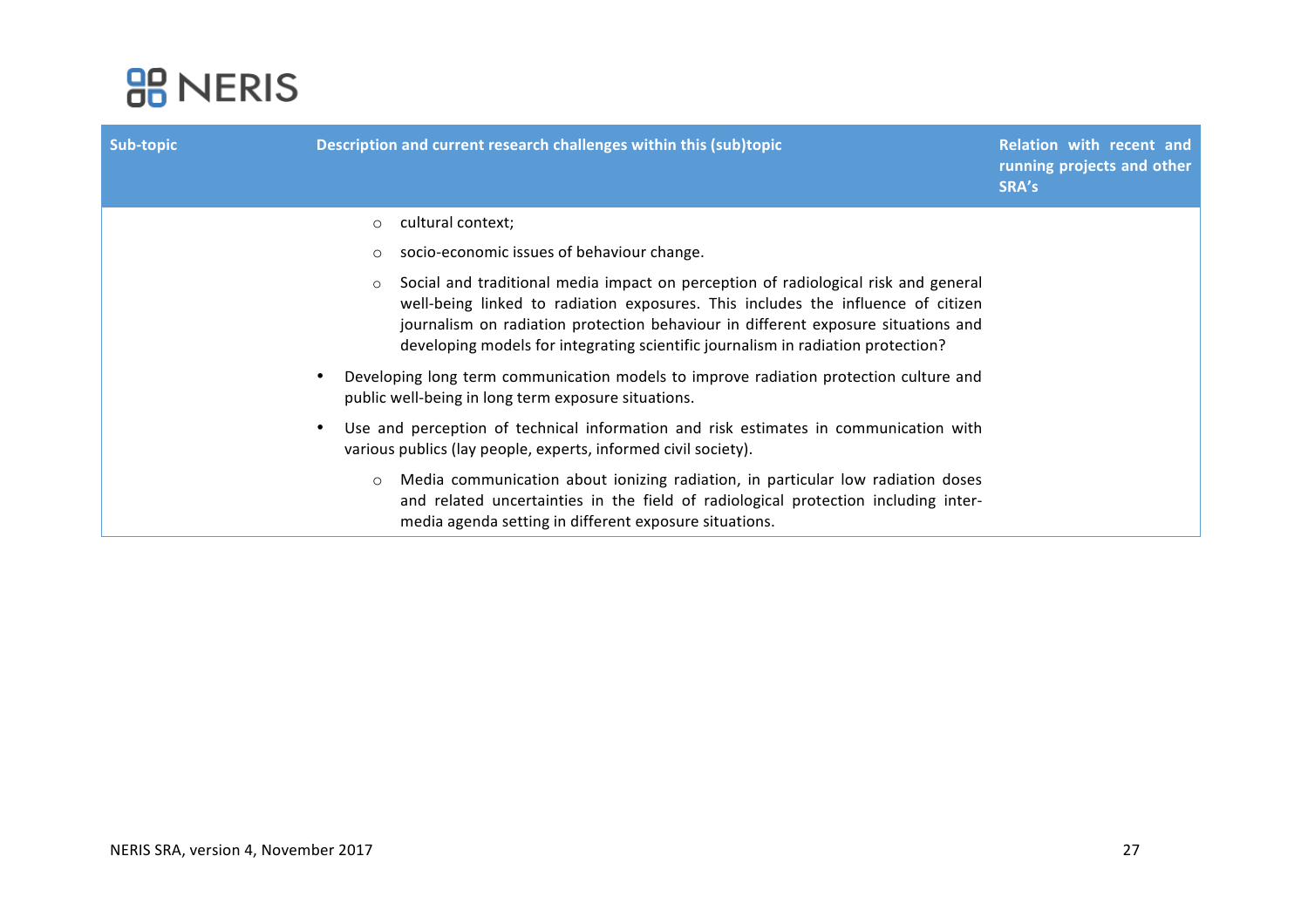

Key topic 9. Integrated emergency management – non-radiological aspects (health surveillance, ethical aspects, economic issues,...)

Objective: Better addressing non-radiological aspects for developing guidance and framework to improve emergency response and recovery management

**Expected results:** Improved knowledge on the role of non-radiological aspects in emergency response and recovery, and procedures and guidance for the development of an integrated approach.

| Sub-topic                  | Description and current research challenges within this (sub)topic                                                                                                                                                                                                                | Relation with recent and<br>running projects and other<br>SRA's |
|----------------------------|-----------------------------------------------------------------------------------------------------------------------------------------------------------------------------------------------------------------------------------------------------------------------------------|-----------------------------------------------------------------|
| <b>Health Surveillance</b> | Development of procedures for health surveillance including sampling of population and<br>dose reconstruction and involvement of stakeholders                                                                                                                                     | SHAMISEN, link with MELODI                                      |
|                            | Socio-psychological and economic aspects of medical follow-up after accidental or other<br>٠<br>exposures.                                                                                                                                                                        |                                                                 |
| <b>Ethical aspects</b>     | Ethical aspects of crisis situations, particularly ethical questions of evacuation, and post-<br>accident management ("emergency ethics" vs. "normal ethics"), and the transition from<br>emergency to existing radiation exposure situations.                                    |                                                                 |
|                            | <b>Compensation:</b> Ethical perspective of compensation for damage incurred due to various<br>situations of radiation exposure and differences among countries.                                                                                                                  |                                                                 |
|                            | Ethical basis and values underpinning risk communication about ionizing radiation<br>exposures                                                                                                                                                                                    |                                                                 |
| Socio-economic aspects     | Public behaviour response analyses: Understand how the population reacts and which<br>information related to the behaviour of the population can be used by local-national tools<br>to improve the response                                                                       |                                                                 |
|                            | Assessment of factors important for social trust in emergency situations: Development of<br>methods and procedures for analysing the information flow related to social trust including<br>traditional information sources as well as social media and modern IT-based structures |                                                                 |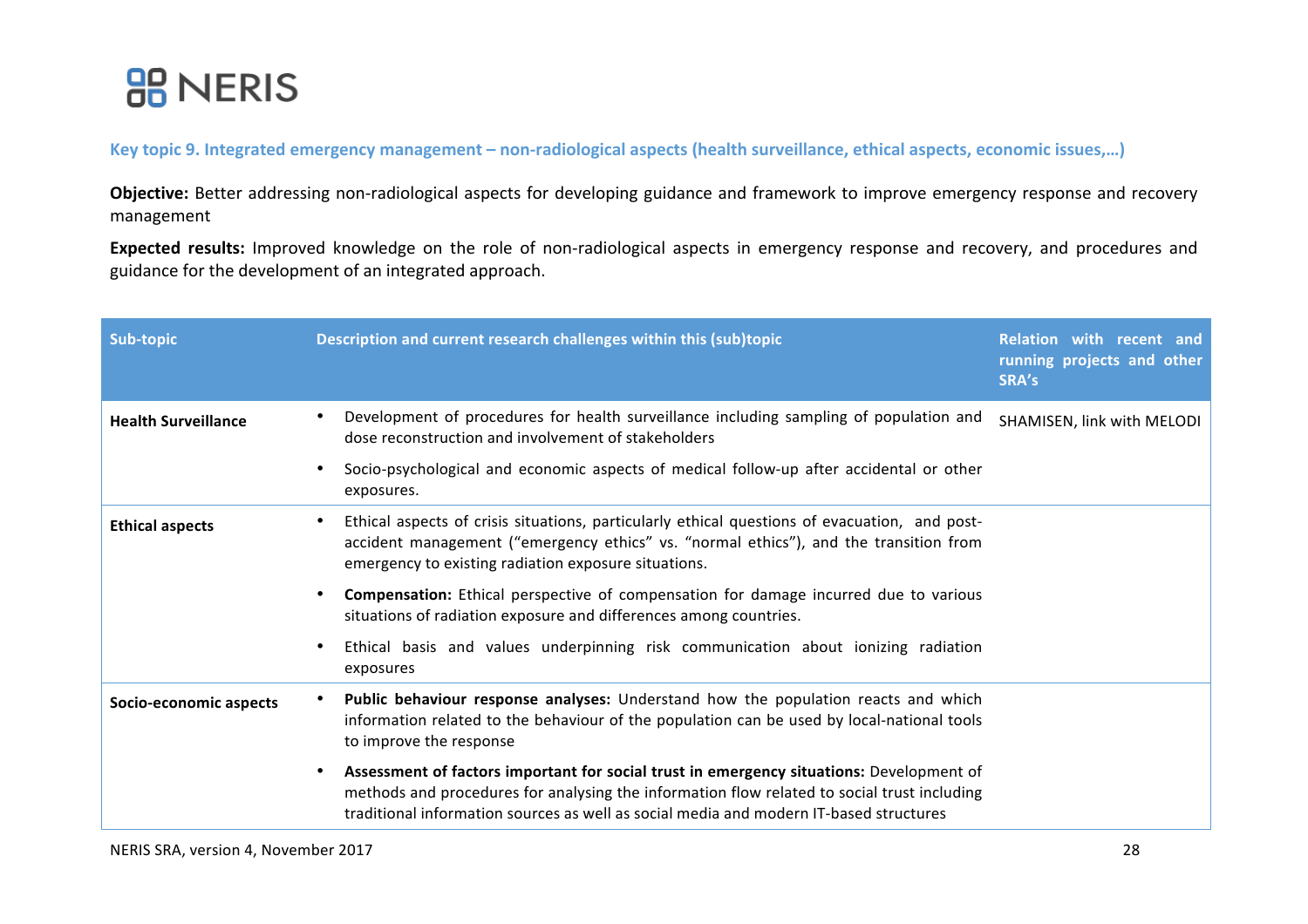

| Sub-topic                                        | Description and current research challenges within this (sub)topic                                                                                                                                                                                                                          | Relation with recent and<br>running projects and other<br>SRA's |
|--------------------------------------------------|---------------------------------------------------------------------------------------------------------------------------------------------------------------------------------------------------------------------------------------------------------------------------------------------|-----------------------------------------------------------------|
|                                                  | Comprehensive approaches to studying the perception of radiological risk and<br>environmental remediation actions in post-accident and existing exposure situations                                                                                                                         |                                                                 |
|                                                  | The interplay of psychological aspects associated with radioactivity, social environment and<br>$\bullet$<br>radiation protection behaviours.                                                                                                                                               |                                                                 |
|                                                  | Perception of radiological risks from low doses of radiation, accounting for cultural<br>differences in routine, emergency and other exposure situations.                                                                                                                                   |                                                                 |
|                                                  | Development of socio-economic valuation and multi-criteria decision aid methods to<br>formally structure the evaluation and integration of radiological and non-radiological<br>factors for different ionising radiation exposure situations                                                |                                                                 |
| <b>Integrated surveillance</b><br>and monitoring | Investigate connections between issues of health surveillance, human dose assessment,<br>environmental monitoring and food monitoring from the point of view of institutions and<br>local populations in the emergency and recovery phases                                                  |                                                                 |
|                                                  | Investigate connections between these different dimensions of surveillance, healthcare and<br>$\bullet$<br>the development of radiation protection culture                                                                                                                                  |                                                                 |
|                                                  | Develop guidance on the way to set up comprehensive surveillance and monitoring systems<br>$\bullet$<br>articulating health, body, environment and food surveillance and healthcare, taking into<br>account the potential of citizen-based monitoring                                       |                                                                 |
|                                                  | Test the guidance with local and national stakeholders on the way to set up comprehensive<br>$\bullet$<br>surveillance and monitoring systems articulating health, body, environment and food<br>surveillance and healthcare, taking into account the potential of citizen-based monitoring |                                                                 |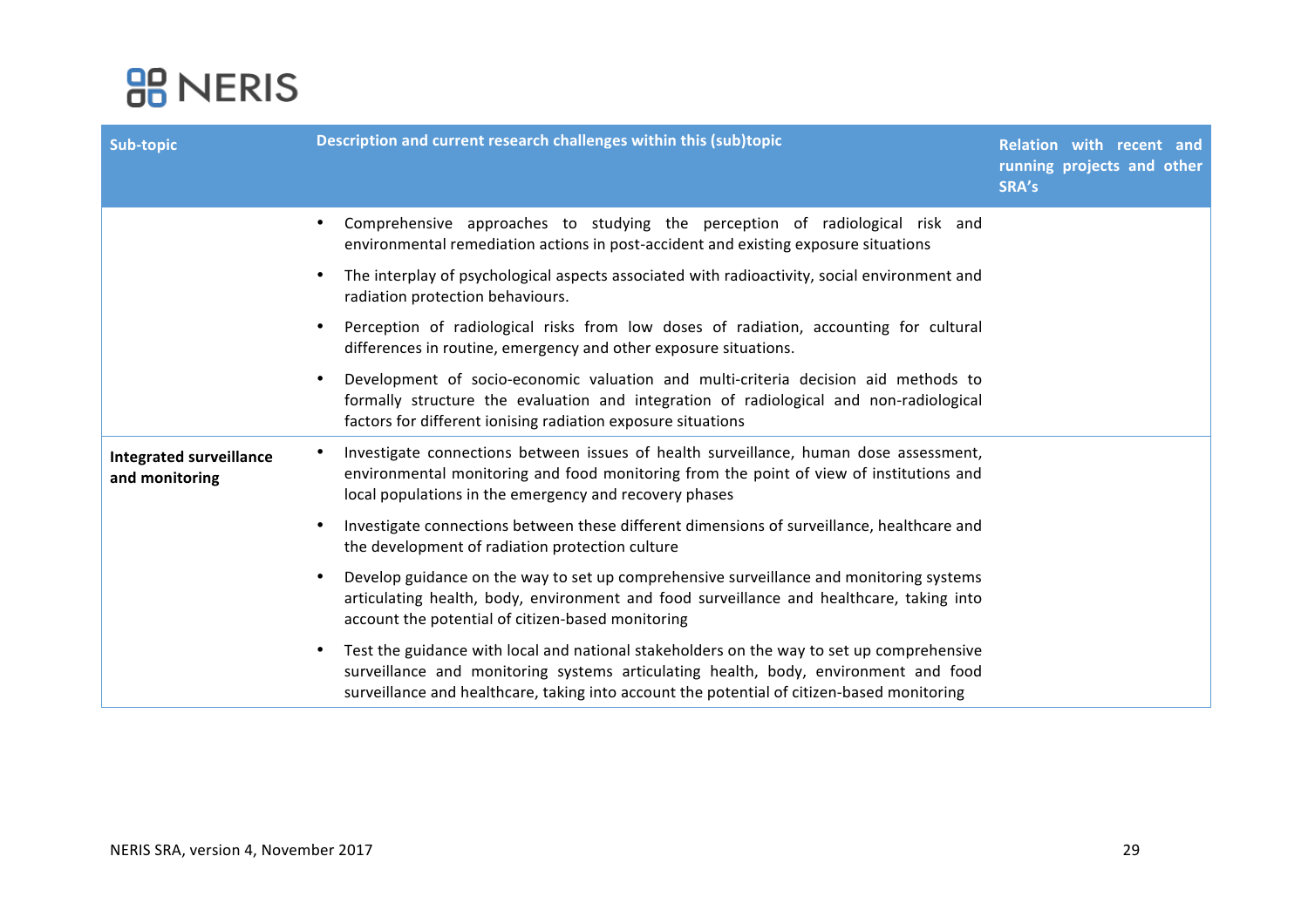

| Sub-topic               |            | Description and current research challenges within this (sub)topic                                                                                                                                                | Relation with recent and<br>running projects and other<br>SRA's |
|-------------------------|------------|-------------------------------------------------------------------------------------------------------------------------------------------------------------------------------------------------------------------|-----------------------------------------------------------------|
| Radiological<br>culture | protection | The role of RP culture, in particular                                                                                                                                                                             |                                                                 |
|                         |            | The contribution of RP culture in the implementation and improvement of the<br>$\circ$<br>protection "system";                                                                                                    |                                                                 |
|                         |            | How RP culture can improve health and well-being of populations?<br>$\circ$                                                                                                                                       |                                                                 |
|                         |            | Practical achievements from developing / building a RP culture (impact on level of<br>exposure, protective actions, decision making processes,)                                                                   |                                                                 |
|                         |            | Development of tools, methods, processes to build, maintain and transmit RP culture                                                                                                                               |                                                                 |
|                         |            | Needs and concerns of stakeholders regarding RP culture, with attention to the<br>$\circ$<br>development of participatory tools and low dose exposure situations.                                                 |                                                                 |
|                         |            | Development of tools / methods / processes to enhance RP culture in specific<br>$\circ$<br>fields: emergency and late phase nuclear accident preparedness, NORM activities,<br>Radon exposure, paediatric imaging |                                                                 |
|                         |            | Processes to maintain/ transfer RP culture through generations;<br>$\circ$                                                                                                                                        |                                                                 |
|                         |            | Guidance for enhancing RP culture for specific publics (communities around nuclear<br>$\circ$<br>installations, schools, patients, pregnant women, medical doctors)                                               |                                                                 |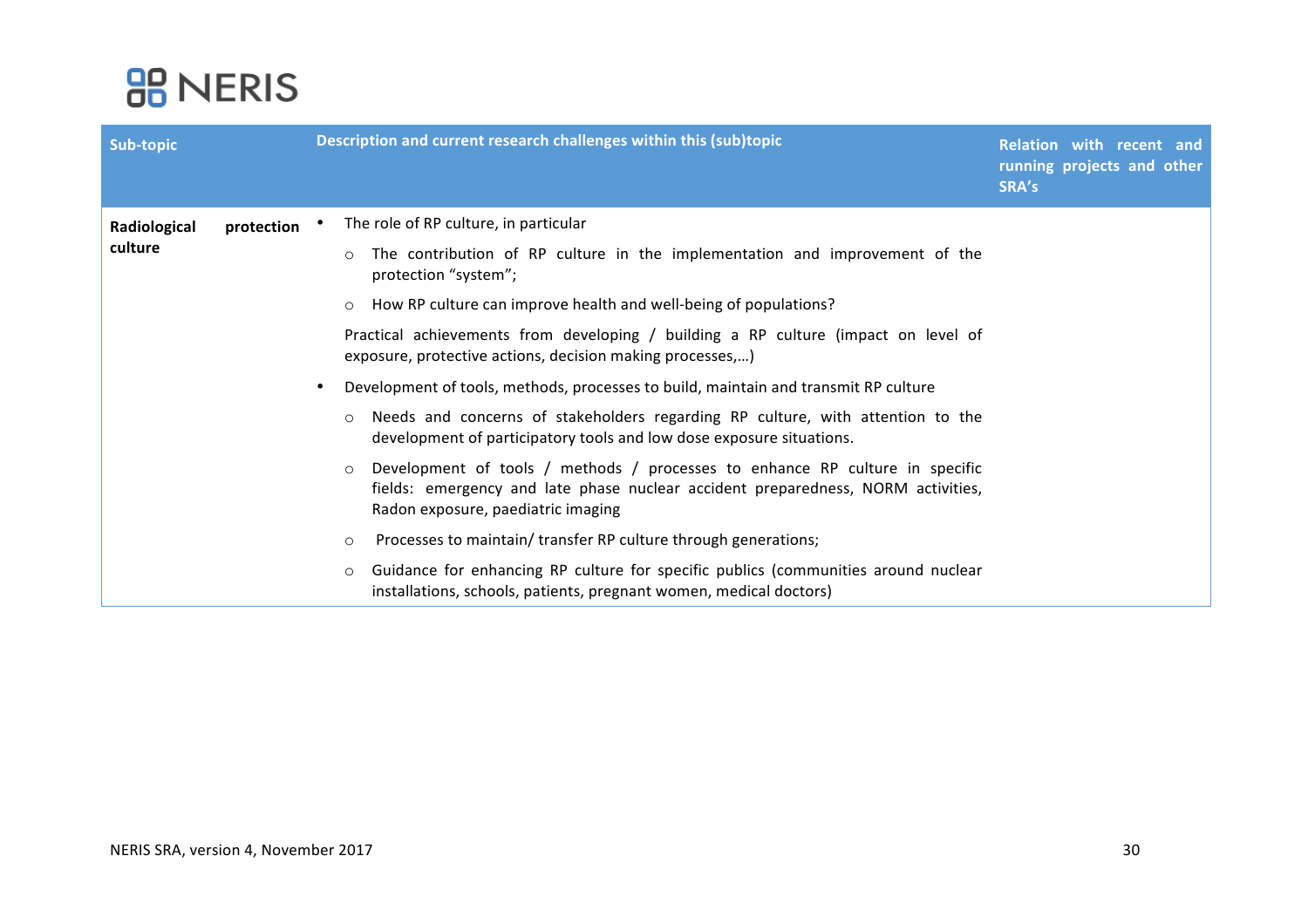

### **Key topic 10. Uncertainty and incomplete information handling**

Objective: Improve the capabilities to perform sensible and robust decisions under high uncertainty. This includes communication and visualisation of uncertainties in models results but also the consideration of how uncertainties are used when making decisions

Expected results: Improved communication tools to present uncertainties in model results and tools and methods to include this information in the decision making process.

| projects and other SRA's                                                                                                                                                                                                                                |  |
|---------------------------------------------------------------------------------------------------------------------------------------------------------------------------------------------------------------------------------------------------------|--|
| Dealing with uncertainties<br>Investigating overall uncertainties and how they can be communicated, e.g.; in model<br>$\bullet$<br><b>CONFIDENCE</b><br>results and in decision support systems to help decision makers to understand the               |  |
| radiological situation.<br><b>TERRITORIES</b>                                                                                                                                                                                                           |  |
| Investigate media communication about ionizing radiation, in particular low radiation doses<br>$\bullet$<br>and related uncertainties in the field of radiological protection including inter-media<br>agenda setting in different exposure situations. |  |
| Investigate how local actors and non-institutional stakeholders make sense of uncertainty<br>$\bullet$<br>in their own decision-making processes and what governance mechanisms can facilitate<br>these processes.                                      |  |
| Identify information that should be considered for decision making in the various phases of<br>$\bullet$<br>an emergency;                                                                                                                               |  |
| Investigate how decisions taken under high uncertainty can be communicated to media and<br>$\bullet$<br>general public                                                                                                                                  |  |
| Develop tools and methods for a two-way communication of uncertain information<br>$\bullet$<br>between experts and non-experts                                                                                                                          |  |
| Develop education and training material for decision makers on uncertainty management<br>$\bullet$                                                                                                                                                      |  |
| Review the developments from the first decade and develop further needs for improved<br>$\bullet$<br>communication of uncertainties                                                                                                                     |  |
| Investigate to which extent serious gaming can be used in communication of uncertainties<br>$\bullet$                                                                                                                                                   |  |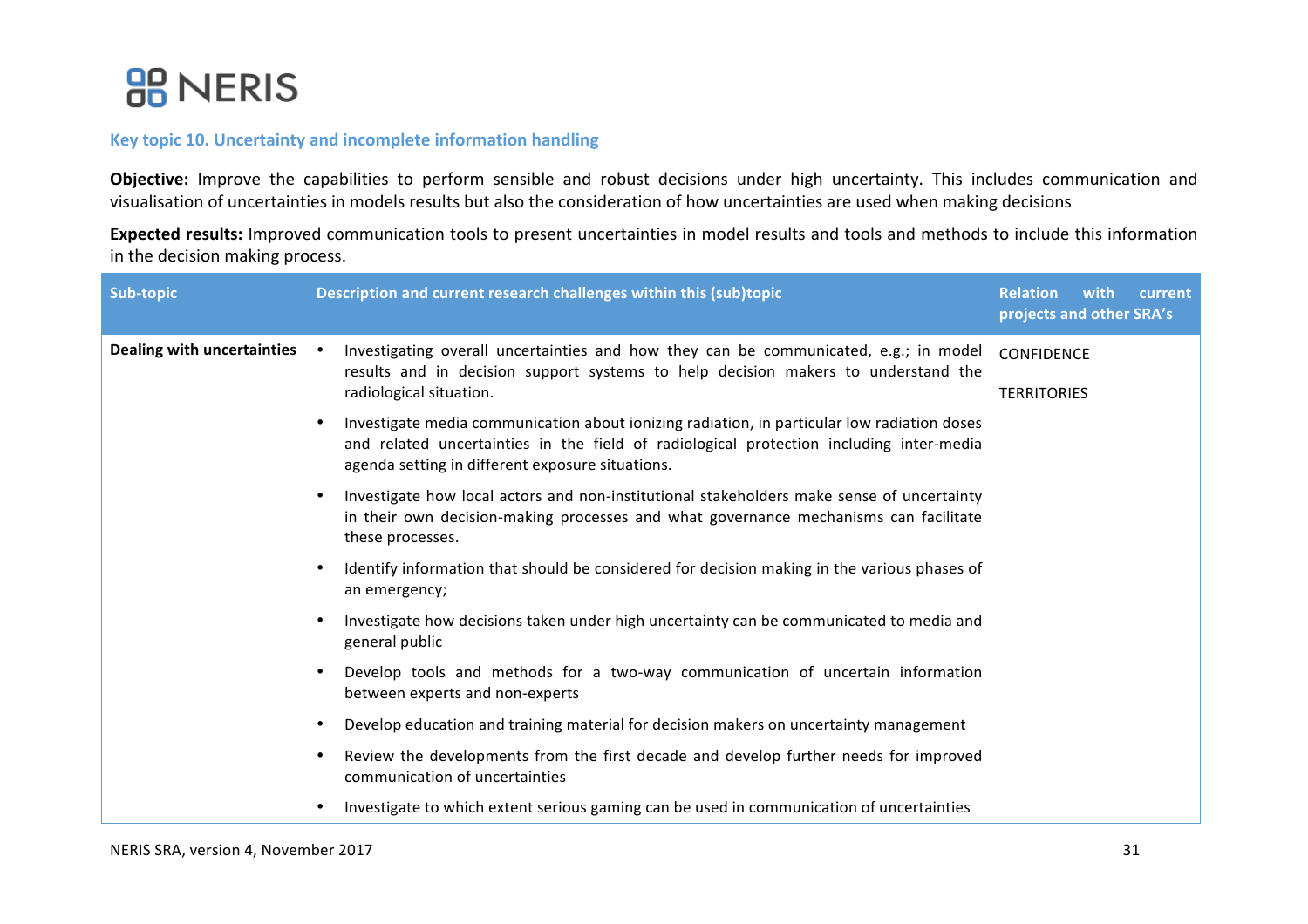### **5. CROSS-CUTTING ISSUES**

### **5.1. Safety and security related activities**

Radiation and nuclear safety and radiation and nuclear security have a common goal — the protection of people, society and the environment. In both cases (safety and security), such protection is achieved by preventing a large release of radioactive material. Many of the principles to ensure protection are common, although their implementation may differ. Moreover, many elements or actions serve to enhance both safety and security simultaneously. For example, the containment structure at a nuclear power plant serves to prevent a significant release of radioactive material to the environment in the event of an accident, while simultaneously providing a robust structure that protects the reactor from a terrorist attack. Similarly, controls to limit access to vital areas not only serve a safety function by preventing or limiting exposures of workers and controlling access for maintenance to qualified personnel, but also serve a security purpose by inhibiting unauthorized access by intruders.

The IAEA defines safety and security in the following way (IAEA 2007).

- **(Nuclear) safety:** "The achievement of proper operating conditions, prevention of accidents or mitigation of accident consequences, resulting in protection of workers, the public and the environment from undue radiation hazards."
- **(Nuclear) security:** "The prevention and detection of, and response to, theft, sabotage, unauthorized access, illegal transfer or other malicious acts involving nuclear material, other radioactive substances or their associated facilities."

Stemming from their different historical roots, the areas of safety and security have long been treated within separate research communities with their own terminologies and methods. But since almost all systems today are connected to global networks, safety and security have become very much interdependent, meaning that safe systems also need to be secure and vice versa. Recent terrorist events have served as a catalyst for the development of an array of new nuclear security arrangements. Although concern about malicious acts involving nuclear installations is not new, recent terrorist events have demonstrated that an attack on a nuclear facility might be attempted and that terrorists have formidable capabilities and dedication. This has led to an increased focus on defences against terrorists at nuclear facilities, as well as at other critical infrastructures. The development of revised security arrangements arises at a time when the public expects high standards of nuclear safety and security to be met. The challenge in meeting these expectations is predicted to grow in light of the interest in the new construction of nuclear power plants. In the Seventh Framework Programme (FP7) of the European Commission, security related research is centred in the Security Programme and radiation and nuclear safety research in the Euratom Programme (http://cordis.europa.eu/fp7/home\_en.html).

As noted above, the fundamental goal of safety and security actions is the same  $-$  the protection of people, society and the environment. The acceptable risk is presumptively the same whether the initiating cause is a safety or a security event. Moreover, the philosophy that is applied to achieve this fundamental objective is similar. Both safety and security typically follow the strategy of defence in depth — that is, the employment of layers of protection. The fundamental nature of the layers is similar. Priority is given to prevention. Second, abnormal situations need to be detected early and acted on promptly to avoid consequent damage. Mitigation is the third part of an effective strategy. Finally, extensive emergency planning should be in place in the event of the failure of prevention, protection and mitigation systems. The steps taken to provide protection against malicious acts incorporate specific features to ensure physical protection, but also rely on provisions that may have been installed for safety reasons.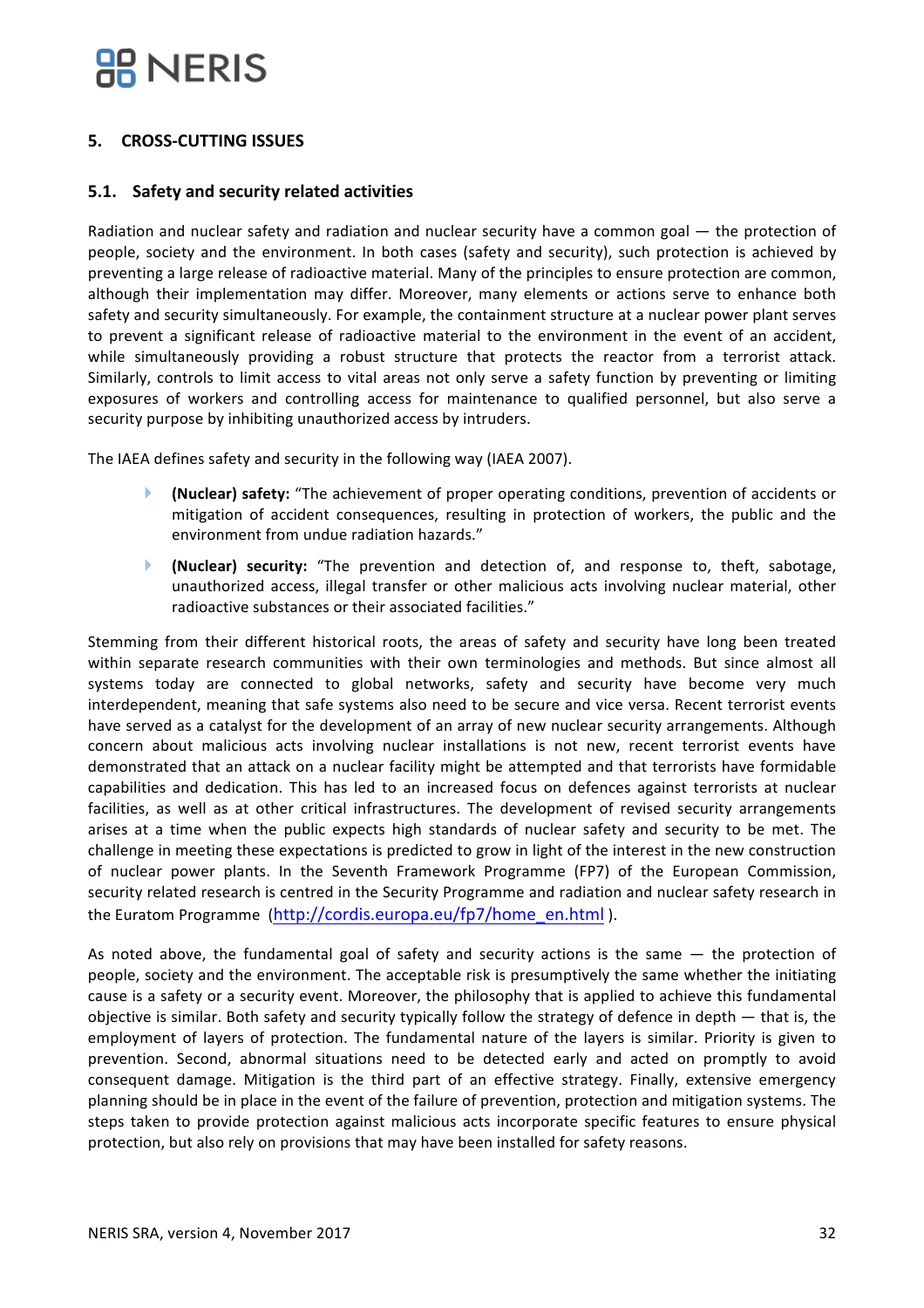NERIS Platform follows and recommends the R&D activities both in the safety and security areas and encourages scientists in these areas to collaborate with each other to achieve the best possible impact of research in nuclear and radiological emergency management.

### **5.2. Collaboration with other platforms**

The NERIS Platform creates close co-operation relationships with other research platforms in the areas of radiological protection and nuclear safety in Europe. It is of special importance to follow R&D and collaborate in the areas of radioecology, biological effects of exposure to ionizing radiation and epidemiology, and dosimetry and medical issues. This is guaranteed by the integration and active involvement of NERIS in the 'CONCERT-European Joint Programme for the Integration of Radiation Protection Research' under Horizon 2020. NERIS also signed in 2013, a Memorandum of Understanding with the European research platforms in the domain of radiation protection (MELODI, ALLIANCE and EURADOS). In addition, for developing and implementing its SRA, NERIS has established interactions with different European and International organisations involved in radiation protection. The main research platforms and organisations interacting with NERIS are the following:

**European Radioecology Alliance, (http://er-alliance.eu/)** was founded in 2009 to strengthen European R&D in the area of radioecology. Radioecological studies are of special importance to assessment and management of nuclear or radiological emergency response and recovery, notably for developing Decision Support Systems (DSS) and addressing scientific issues associated with environmental contamination and countermeasure strategies. Reliability of environmental models used in emergency and recovery depends on radioecological parameters incorporated in the models. The Radioecology Alliance focuses not only on radiological protection of humans, but also on protection on wildlife. This aspect has to be taken into account in nuclear and radiological emergencies.

**MELODI** (Multidisciplinary European Low Dose Initiative, http://www.melodi-online.eu/) is an European Platform dedicated to low dose radiation risk research, founded in 2010 as a registered association with currently 30 members. MELODI aims at identifying R&D priorities for Europe in its field of competence and seeking the views of stakeholders on the priorities for research, keeping them informed on progress made, and contributing to the dissemination of knowledge. Since MELODI focuses on better understanding the health effects of exposure to low dose ionising radiation, its work is directly linked with the work of NERIS when protective measures in response to and recovery from nuclear and radiological emergencies are discussed. NERIS closely follows the work of MELODI and investigates how new findings of MELODI could be implemented in the European emergency management procedures.

**EURADOS** (European Radiation Dosimetry Group, http://www.eurados.org) is a network of more than 60 institutions and more than 500 scientists from the European Union, Switzerland, Eastern and Central Europe. It serves the promotion of research and development and European cooperation in the field of the dosimetry of ionizing radiation. The scope of EURADOS includes the fields of radiation protection, retrospective dosimetry, environmental radiation monitoring, radiobiology, radiation therapy, diagnostic and interventional radiology. Its activities promote technical development and its implementation into routine and contribute to compatibility within Europe and conformance with international practices. Dosimetry and monitoring issues are part of the management of emergency and recovery. NERIS follows the current developments in this field to improve preparedness.

**EURAMED** (European Alliance for Medical Radiation Protection Research), created in 2015, represents a consortium of associations involved in the application of ionising radiation in medicine, with the goal of jointly improving medical care and its radiation protection issues through sustainable research efforts. The main objective of this collaboration is improve the application of ionising radiation in medical care by developing and exploring common research strategies and by actively promoting the translation of results into clinical practice. Several topics have to be considered with EURAMED for better addressing medical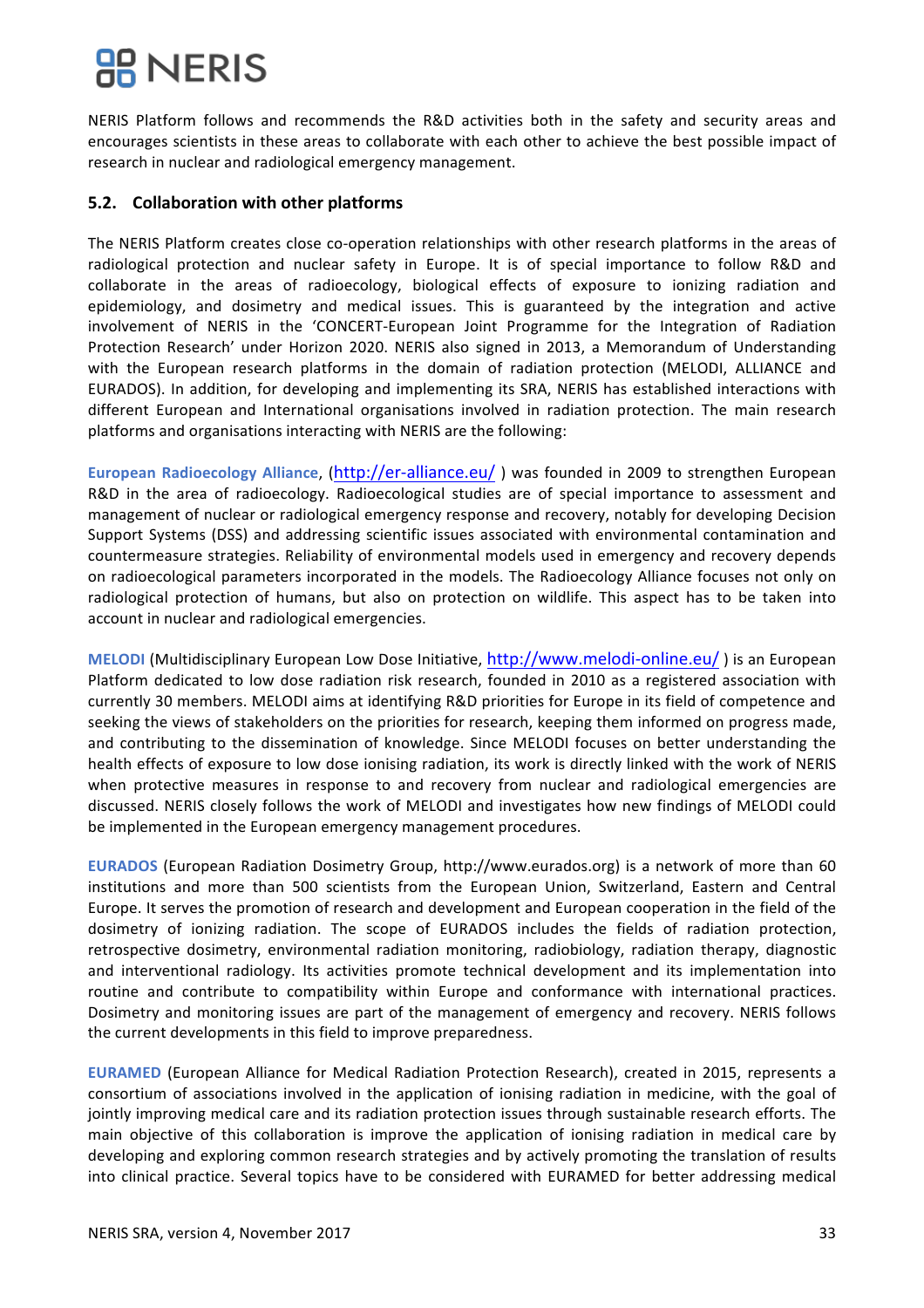issues in the case of a nuclear accident. NERIS is currently engaging a discussion with EURAMED in this perspective.

HERCA (association of the Heads of European Radiological protection Competent Authorities, http://www.herca.org/) is a collaboration forum of the European radiation protection authorities, founded in 2007. HERCA has recognized the need for a more harmonised approach with regard to the management of nuclear and radiological emergency situations as a top priority. HERCA has also recognised that the events at the Fukushima Daiichi NPP in March 2011 dramatically illustrate that similar needs for a common understanding and, whenever possible, a common approach in the field of nuclear emergency response also exist for accidents happening even at great distance from Europe. National radiation protection authorities are the key players in nuclear and radiological emergencies and therefore the objectives of HERCA and NERIS are common. NERIS is the forum where new methods and tools are developed and the radiation protection authorities, among the others, take care of implementing them. Therefore it is of primary importance that these two forums work closely together.

**UNSCEAR** (The United Nations Scientific Committee on the Effects of Atomic Radiation, http://www.unscear.org/unscear) was established by the General Assembly of the United Nations in 1955. Its mandate in the United Nations system is to assess and report levels and effects of exposure to ionizing radiation. Specific reports on Chernobyl and Fukushima follow-up are prepared regularly by UNSCEAR, which are of interest for NERIS.

**ICRP** (International Commission on Radiological Protection, http://www.icrp.org), created in 1928, helps to prevent cancer and other diseases and effects associated with exposure to ionising radiation, and to protect the environment. ICRP is an independent, international organisation with more than two hundred volunteer members from approximately thirty countries across six continents. These members represent the leading scientists and policy makers in the field of radiological protection. ICRP has developed, maintained, and elaborated the International System of Radiological Protection used world-wide as the common basis for radiological protection standards, legislation, guidelines, programmes, and practice. NERIS is recognised as liaison organisation by ICRP and participates each year to the exchange meetings to identify the main challenges for the application of the radiological protection system in emergency and recovery situations.

**IAEA** (International Atomic Energy Agency, https://www.iaea.org) was created in 1957 in response to the deep fears and expectations generated by the discoveries and diverse uses of nuclear technology. Widely known as the world's "Atoms for Peace" organization within the United Nations family, the IAEA is the international centre for cooperation in the nuclear field. The Agency works with its Member States and multiple partners worldwide to promote the safe, secure and peaceful use of nuclear technologies. Specific developments have been made following the Chernobyl and Fukushima accidents and regular meetings are organised, leading to publications and recommendations for the management of emergency and recovery. NERIS interacts regularly with IAEA to exchange information and identify areas where NERIS researches can be disseminated.

**IRPA** (International Radiation Protection Association, http://www.irpa.net) is the international association of the national societies of radiation protection. It aims to provide a medium whereby those engaged in radiation protection activities in all countries may communicate more readily with each other and through this process advance radiation protection in many parts of the world. NERIS interacts more specifically at the occasion of the international and regional congresses, providing an opportunity to present and discuss the results of research developments among the community of radiation protection experts.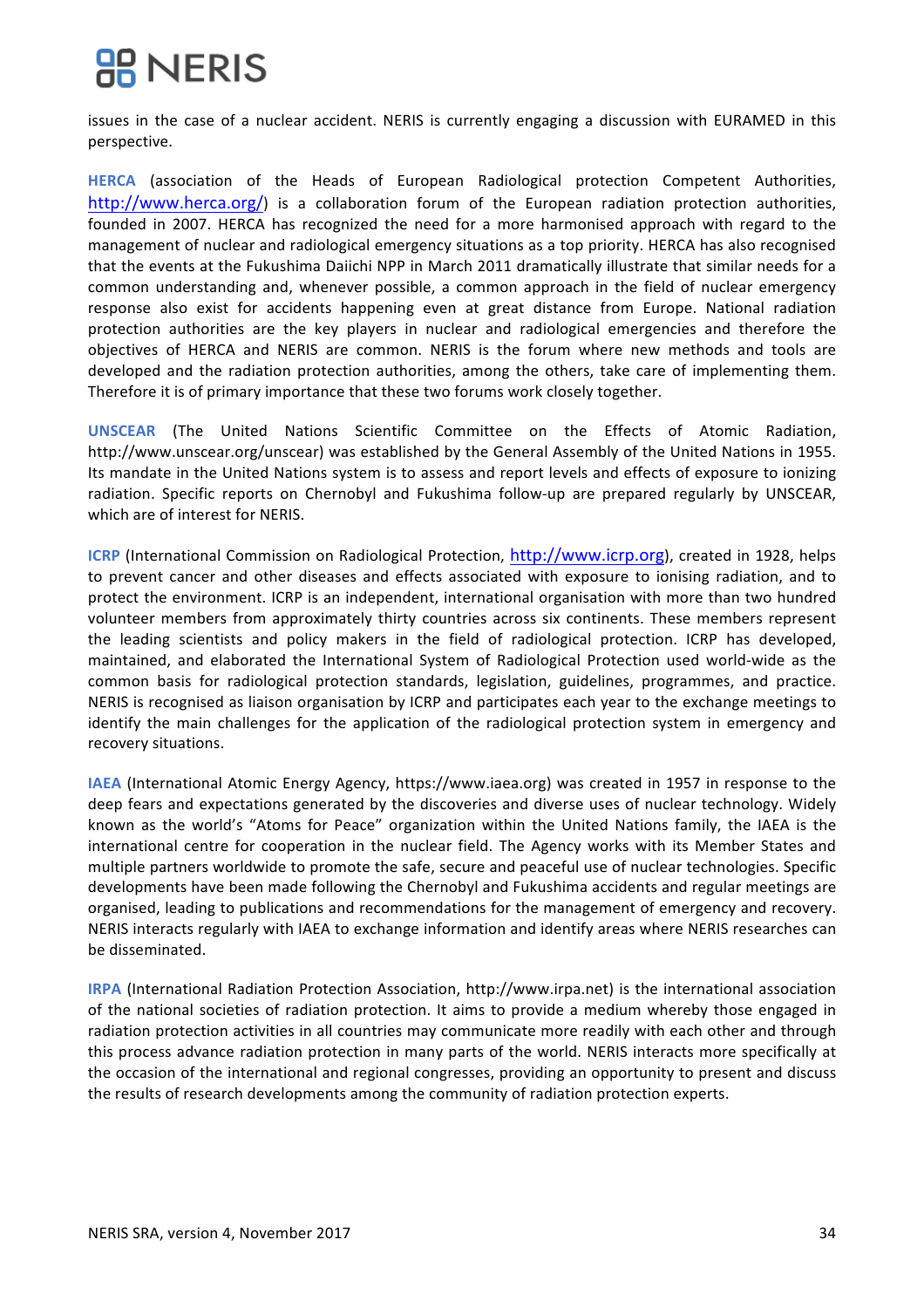### **6. WAY FORWARD**

Vision of the NERIS Platform is that all European organizations being involved in nuclear emergency management and recovery are sharing common views and common approaches and are developing and using state-of-the-art compatible technology and methods for consequence management of the emergencies. This vision presumes commitment of all key players in a joint European approach and existence of necessary technology and methods to be applied in response to and recovery from an emergency situation. Mission of the NERIS Platform is to encourage European, national, regional and local authorities, technical support organisations (TSOs) and other players to co-operate to achieve this vision. The aim is to get national players in different European countries to act in a coherent way in order to avoid confusion and to enhance confidence among the population. Role of the European Commission and other bodies having a mandate to establish binding arrangements in management of nuclear and radiological emergencies and recovery have a central role in achieving more coherent European approach.

The NERIS Platform itself shall have a clear vision of what development is needed to achieve a functioning European emergency response and recovery arrangements. The Strategic Research Agenda should include these needs. The SRA is a living document, this is the third update and the platform should and the Platform shall update it at more or less regular intervals. The Key Topics in the future research and development are identified in this SRA and the Platform will go all out for getting these topics in the appropriate European research programmes in the coming years. Of course, engagement of the European Commission in the process is extremely important.

### **7. CONCLUSION**

A new structure of the NERIS SRA was introduced. Ten key topics are defined in three research areas. The three areas are seen as equal important to achieve the overall goals in nuclear emergency preparedness, response and recovery. All defined key topics require further R&D, specific challenges are largely based on the previous versions of the NERIS SRA, but substantial changes are made to take into account the progress made in the different R&D projects which has been recently finished. Priorities are not defined in this document, and all challenges are identified as important. Further prioritization has been done in NERIS statements, in the context of CONCERT or in the NERIS roadmap. The relation with other European radiation protection platforms (MELODI, radioecology ALLIANCE, EURADOS, and EURAMED) and EU projects addressing part of the topics have been indicated.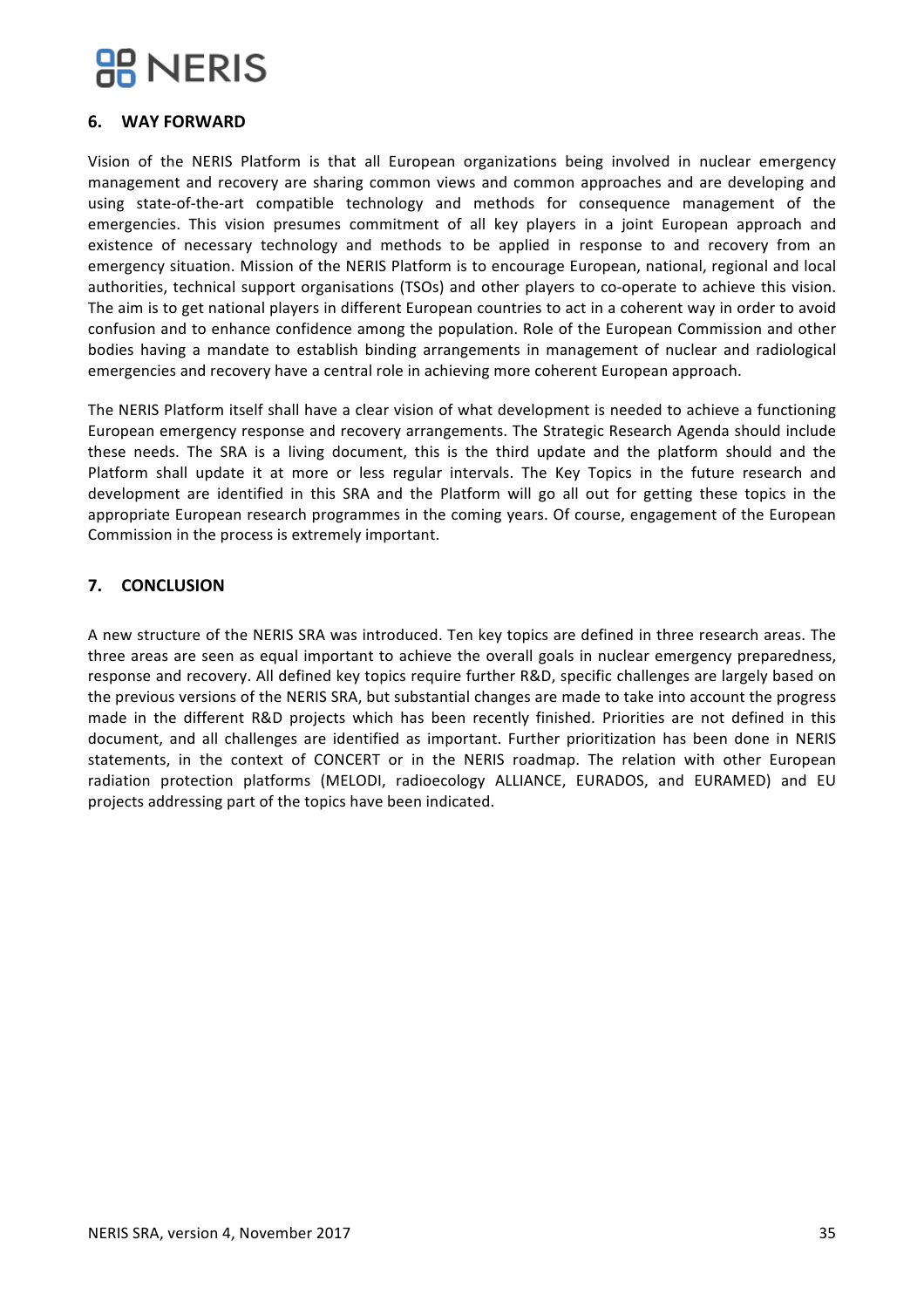### **8. REFERENCES**

- 1. Power Reactor Information System, International Atomic Energy Agency (IAEA), https://www.iaea.org/PRIS/home.aspx, data update 04/09/2017
- 2. Vision Report of the NERIS Platform, Implementing Arrangements for Nuclear and Radiological Emergencies in Europe, http://www.eu-neris.net/.
- 3. EURANOS: European approach to nuclear and radiological emergency management and rehabilitation strategies, http://www.euranos.fzk.de/index.php.
- 4. Towards a self-sustaining European platform on nuclear and radiological emergency preparedness, response and recovery. Key results of the NERIS-TP European project, Astrid Liland and Wolfgang Raskob (Eds.), Radioprotection, 51(HS1), 2016.
- 5. Innovative integrated tools and platforms for radiological emergency preparedness and post-accident response in Europe. Key results of the PREPARE European research project, Tatiana Duranova, Wolfgang Raskob and Thierry Schneider (Eds.), 51 (HS2), 2016.
- 6. Proceedings of the 2<sup>nd</sup> NERIS Workshop in Milano State of the art and Needs for further research for emergency and recovery preparedness and response, (ISBN - 978-2-9552982-0-6), 2016.
- 7. Proceedings of the 3rd NERIS Workshop in Lisbon State of the art and Needs for further research for emergency and recovery preparedness and response (ISBN - 978-2-9552982-1-3), 2017.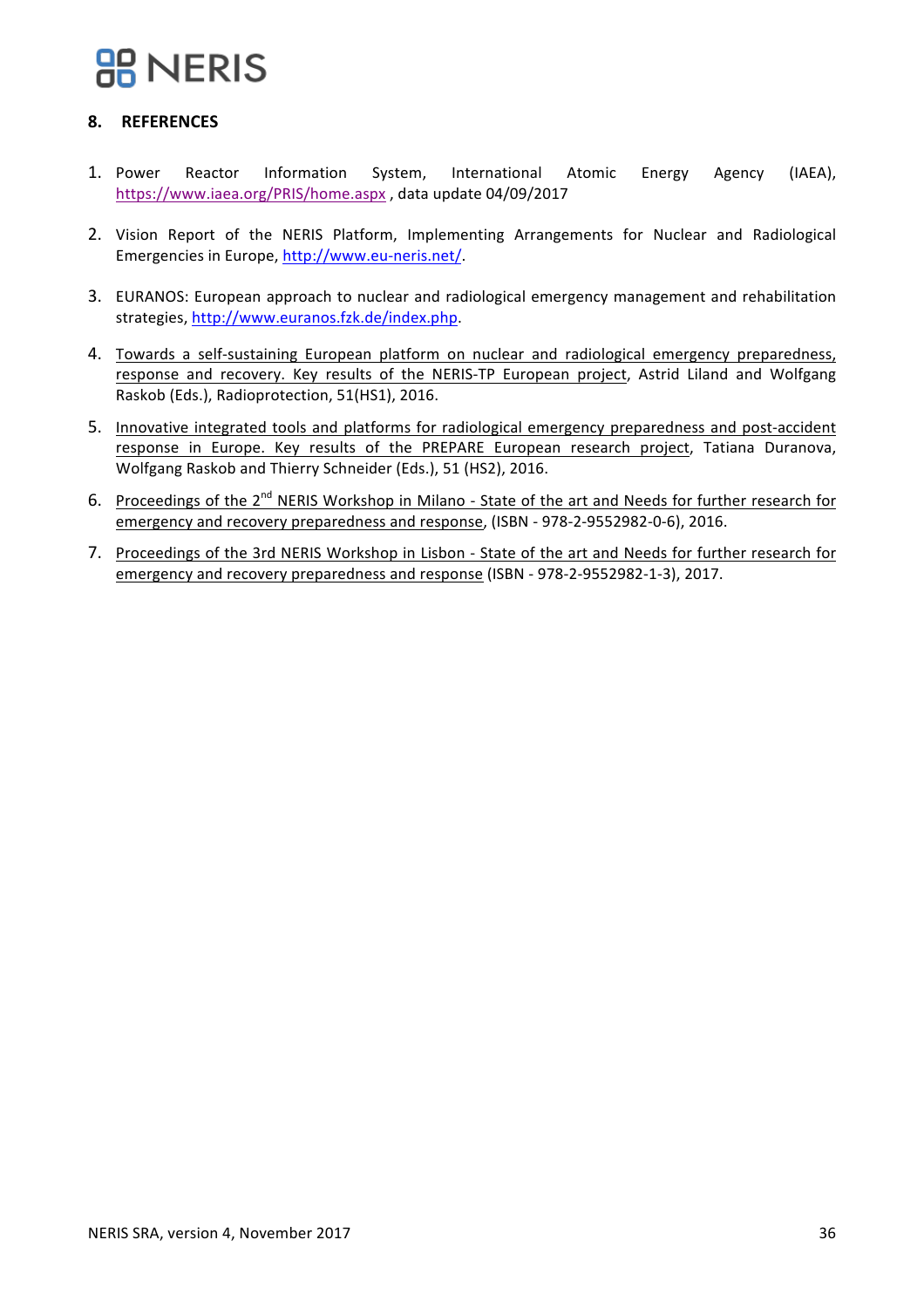## **BB** NERIS

### **9. ANNEX 1. THE EVOLUTION OF THE NERIS SRA**

Organisations that participated in the EURANOS project decided, at the end of the project, to create a unique European Platform on nuclear and radiological emergency response and recovery combining researchers, operational communities and relevant stakeholders.

The first version of the NERIS SRA has been produced by the Management Board of the Platform after the R&D Workshop in September 2011 in Brussels. The workshop was organized as a brainstorm along three main research areas proposed based on the EURANOS experience. Consultations on a draft version of the SRA have been performed with the NERIS members before and after the R&D Workshop and the SRA was accepted at the third General Assembly in May 2012. The revised second version includes the discussions and contributions from the R&D committee (meetings in October 2012 and September 2013).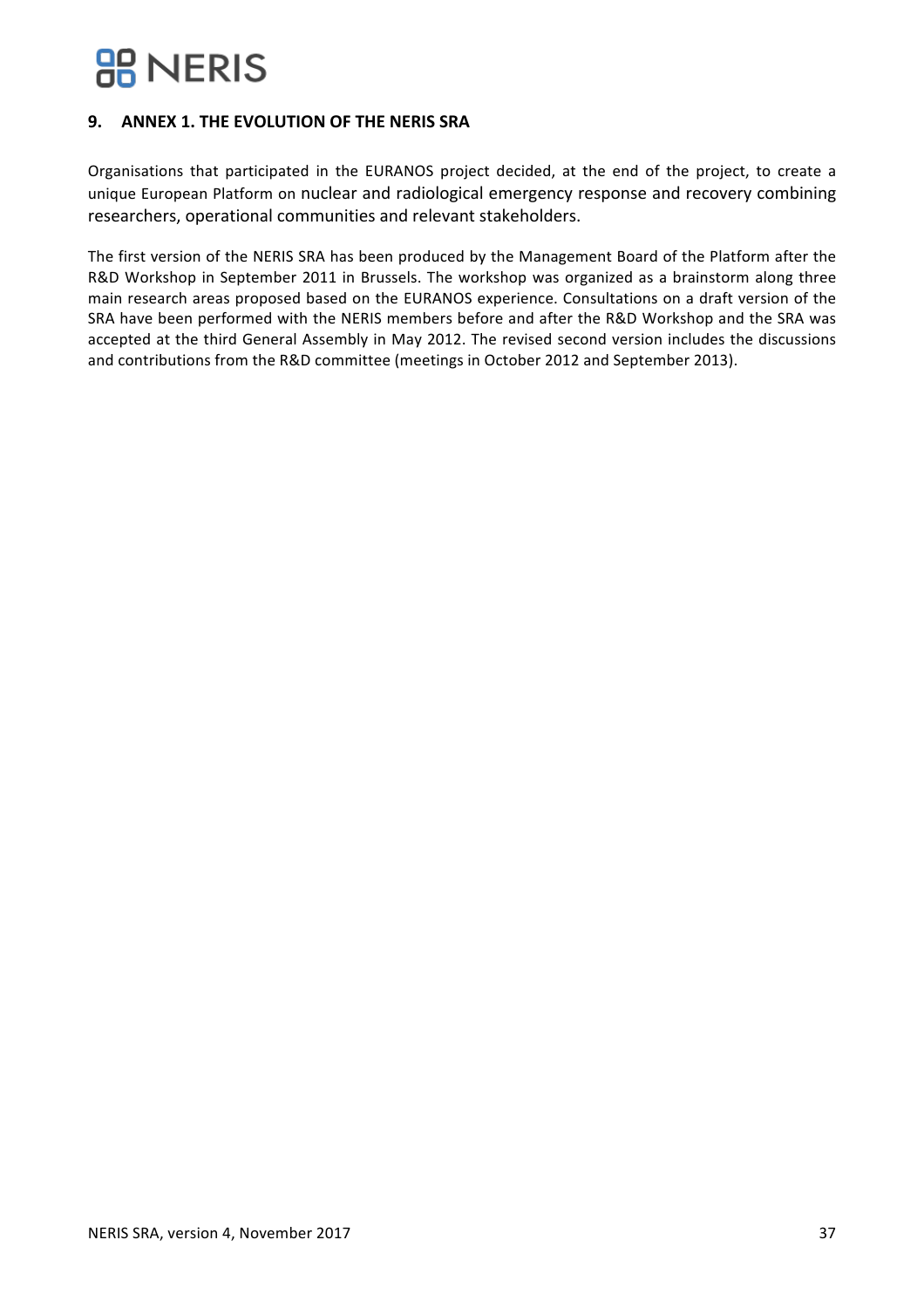## **RR NERIS**

### **10. ANNEX 2. NERIS RELATED RESEARCH PROJECTS**

FP7-project PREPARE (Innovative integrative tools and platforms to be prepared for radiological **emergencies and post-accident response in Europe) - Finished**

The European research project PREPARE ended in January 2016 and brought together 46 partners from Europe and Japan. The objective was to close gaps identified after the Fukushima accident. Following results have been obtained:

- Atmospheric modelling
	- First prototype of inverse source term estimation modules (released quantities, isotopic composition, height) through data assimilation of near or far field measurements
	- Improvements in the speed of calculation allowing to use them for long lasting releases
	- Improved deposition modelling of particles with spectrum of different sizes and densities
- **Aquatic modelling** 
	- Improved models for coastal areas
	- Improved run-off modelling, however still very limited
- $\blacktriangleright$  Data mining, information gathering and providing information to stakeholders and mass media
	- Analytical Platform for data exchange
	- Knowledge data base  $-$  so far limited to the early phase, but work in HARMONE will deal with the later phase
	- Trustworthiness of information
- $\blacktriangleright$  Stakeholder engagement and dialogue
	- Contaminated goods
- $\blacktriangleright$  Social media/networking technology
	- Public behaviour
	- How the public obtains information
	- Factors important for trust

#### **OPERRA-project CATHyMara (Child and Adult Thyroid Monitoring after Reactor Accident) - Finished**

The Cathymara project aims at setting-up guidance for monitoring the internal contamination in the case of a large scale nuclear accident, with a focus on the measurement of I-131 content in the thyroid, especially for children and includes:

- Evaluation of existing response capabilities for thyroid monitoring in Europe in case of a large scale accident;
- $\blacktriangleright$  Harmonization of measurement practices and establishment of a robust protocol in case of the need to monitor children:
- $\blacktriangleright$  Setting-up the basis for a sustainable network of responders, including trained but nonspecialized operators: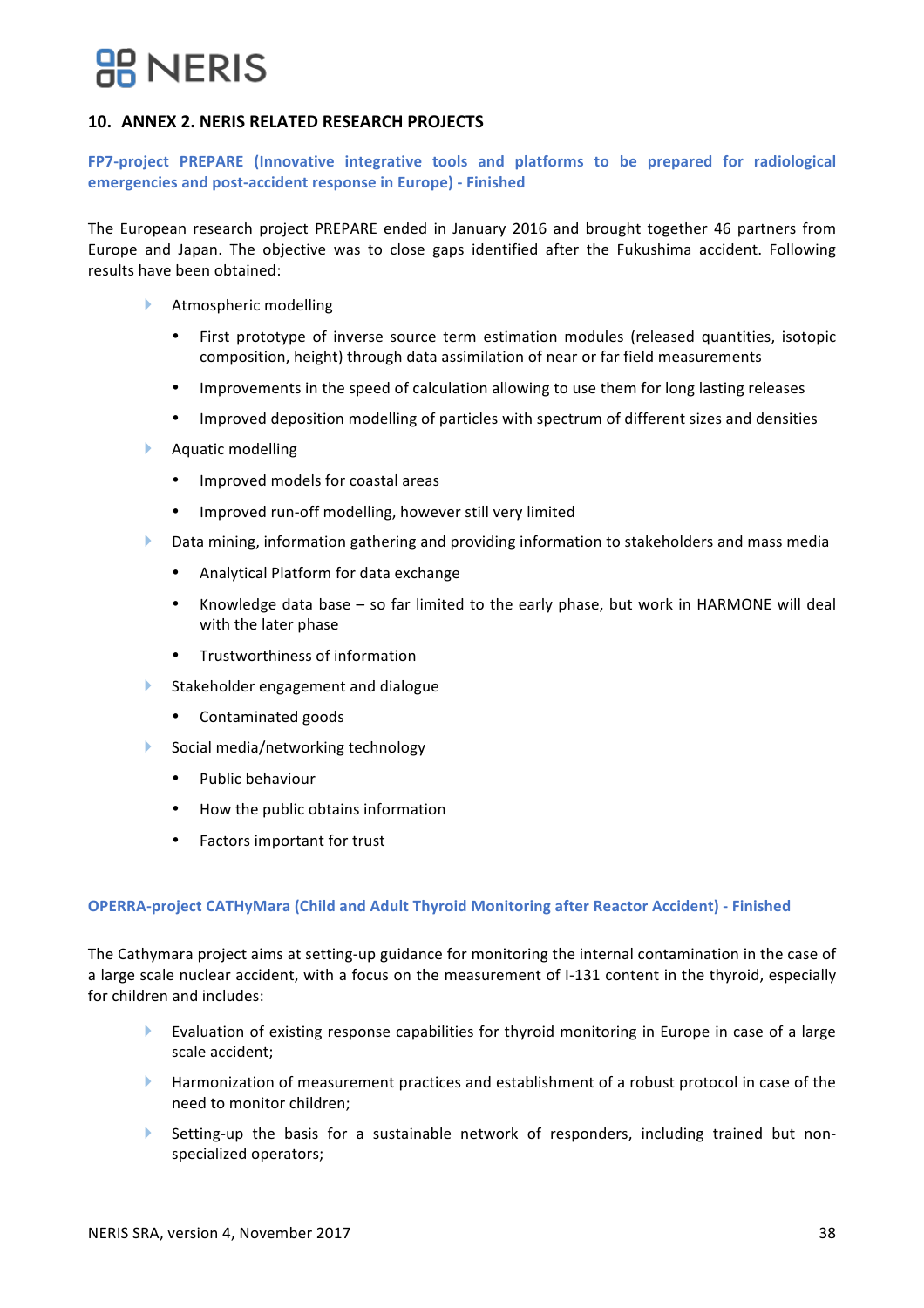- $\blacktriangleright$  Studying to what extent the total committed effective dose (internal dose) can be evaluated from I-131 measurements and the development of emergency oriented dose assessments methods;
- $\blacktriangleright$  Developing the optimal monitoring strategy, including guidelines and recommendations.

### **OPERRA-project HARMONE (Harmonising Modelling Strategies of European Decision Support Systems for Nuclear Emergencies) - Finished**

The HARMONE project started December 1, 2015 and aimed to reduce scientific, methodological and operational gaps identified in the strategic research agendas of the four European Platforms in the area of radiation protection and issued as TOPIC 2 of the OPERRA-2014 Call: "Spatial and temporal environmental modelling and human dose assessment after a nuclear accident". This included the following work activities

- Development of a knowledge data base and guidance that allows, according to the first event description, to propose a first management strategy to reduce doses and highlights potential issues for the dose assessment.
- $\blacktriangleright$  Refinement of simulation models for all exposure pathways to obtain a better assessment of the total dose. This would include also a methodology for the regionalisation of the model to have assessments on all relevant scales.
- **>** Development of guidelines for dose monitoring to back-up the first two steps and facilitate the refinement of the simulations.

### **OPERRA-project SHAMISEN (Nuclear energy situations – Improvement of medical health surveillance) -Finished**

The aim of the project is to build upon the experience and feedback from Chernobyl, Fukushima and other emergency situations to develop recommendations for health surveillance and medical follow-up of affected populations for:

- 1. Dose assessment in support of emergency response, clinical decision-making in the aftermath of a radiation accident, and long-term follow-up of exposed populations;
- 2. Improvement of living conditions of affected populations, responding to their needs, and engaging them in surveillance programmes without generating unnecessary anxiety; and
- 3. Improvement of population estimates of radiation-induced risk both for radiation protection and for communication with affected populations, if and where feasible.

Five complementary subtasks (ST) have been executed: ST1 focuses on learning from radiation accidents; ST2 looks at the needs of populations by way of case-studies; ST3 will develop recommendations for health surveillance aimed at improving living conditions of affected populations and knowledge on health effects; ST4 focuses on cross-cutting issues (stakeholder engagement, ethics, and economics of health surveillance); and ST5 is dedicated to efficient project management.